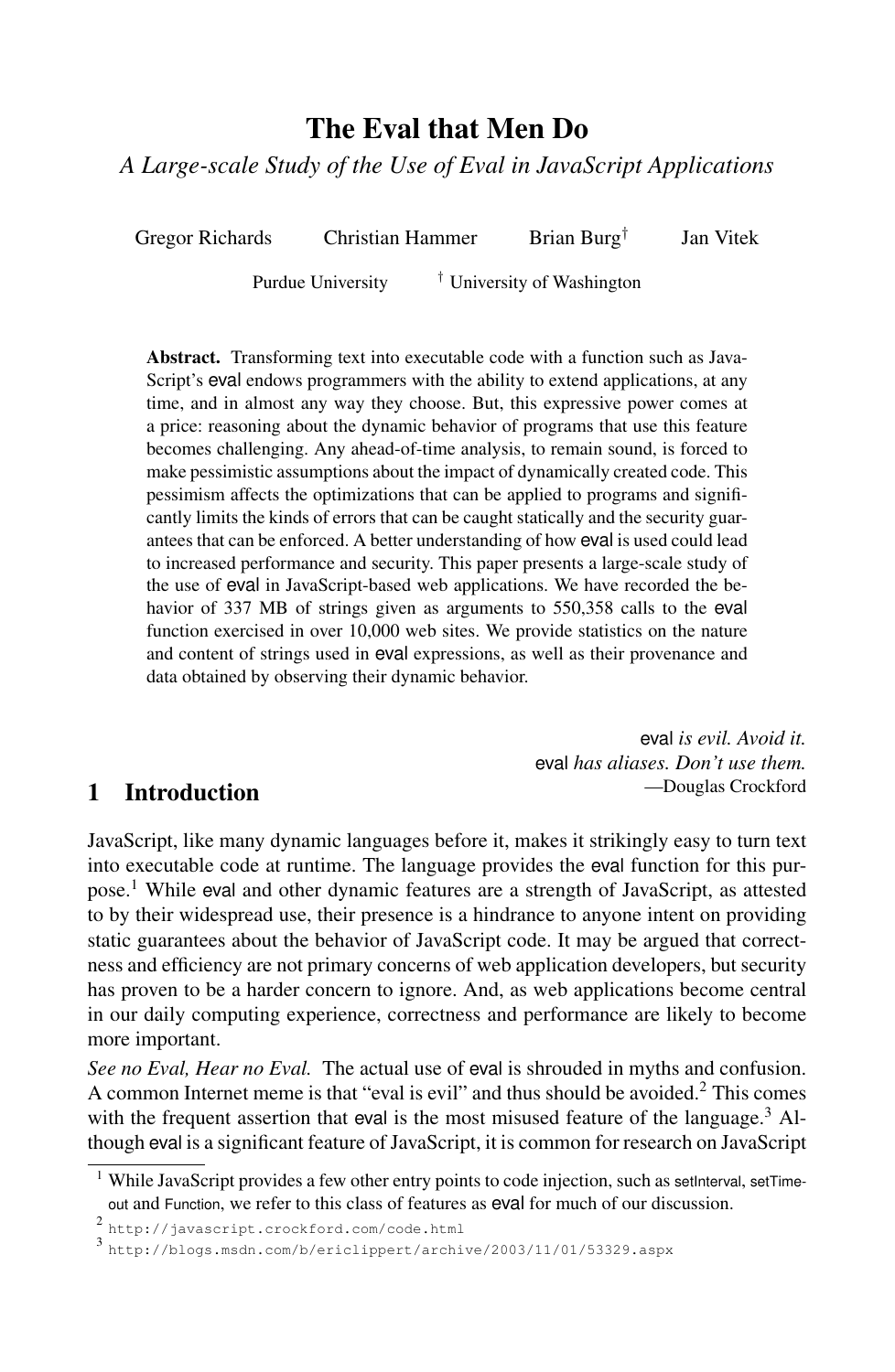to simply ignore it [\[2](#page-24-0)[,11,](#page-24-1)[20,](#page-25-0)[1\]](#page-24-2), claim it is hardly used (only in 6% of 8,000 programs in [\[8\]](#page-24-3)), assume that usage is limited to a relatively innocuous subset of the language such as JSON deserialization and occasional loading of library code [\[9\]](#page-24-4), or produce a simple warning while ignoring eval's effects [\[13\]](#page-24-5). The security literature views eval as a serious threat [\[19\]](#page-25-1). Although some systems have unique provisions for eval and integrate it into their analysis [\[7\]](#page-24-6), most either forbid it completely [\[15\]](#page-24-7), assume that its inputs must be filtered [\[5\]](#page-24-8) or wrapped [\[12\]](#page-24-9), or pair a dynamic analysis of eval with an otherwise static analysis [\[4\]](#page-24-10).

*True Eval.* The goal of this study is to thoroughly characterize the real-world use of eval in JavaScript. We wish to quantify the frequency of dynamic and static occurrences of eval in web applications. To this end, we have built an infrastructure that automatically loads over 10,000 web pages. For all web page executions, we have obtained behavioral data with the aid of an instrumented JavaScript interpreter. We focus our attention on program source, string inputs to eval and other dynamically created scripts, *provenance* information for those strings, and the operations performed by the eval'd code (such as the scopes of variable reads and writes). Though simply loading a web page may execute non-trivial amounts of JavaScript, such *non-interactive* executions are not representative of typical user interactions with web pages. In addition to pageload program executions, we use a random testing approach to automatically generate user input events to explore the state space of web applications. Lastly, we have also interacted manually with approximately 100 web sites. Manual interaction is necessary to generate meaningful interactions with the websites.

While we focus on JavaScript, eval is hardly unique to JavaScript. Java supports reflection with the java.lang.Reflect package, and the class loading infrastructure allows programs to generate and load bytecode at runtime. Dynamic languages such as Lisp, Python, Ruby, Lua, and others invariably have facilities to turn text into executable code at runtime. In all cases, the use of reflective features is a challenge to static analysis. JavaScript may represent the worst case since eval'd code can do almost anything.

Our results reveal the current practice and use of reflective features in one of the most widely-used dynamic programming languages. We hope our results will serve as useful feedback for language implementers and designers. The contributions of this paper are:

- We extend the tracing infrastructure of our previous work[\[18\]](#page-25-2) to record the provenance of string data and monitor the scope of variable accesses.
- We add tools for automatically loading web sites and generating events.
- We report on traces of a corpus of over 10,000 websites.
- We make available a database summarizing behavioral information, including all input arguments to eval, and other execution statistics.
- We provide the most thorough study of the usage of eval in real-world programs to date.
- We instrumented other means of creating a script at runtime and compare their behavior to eval.

Our tools and data are freely available at: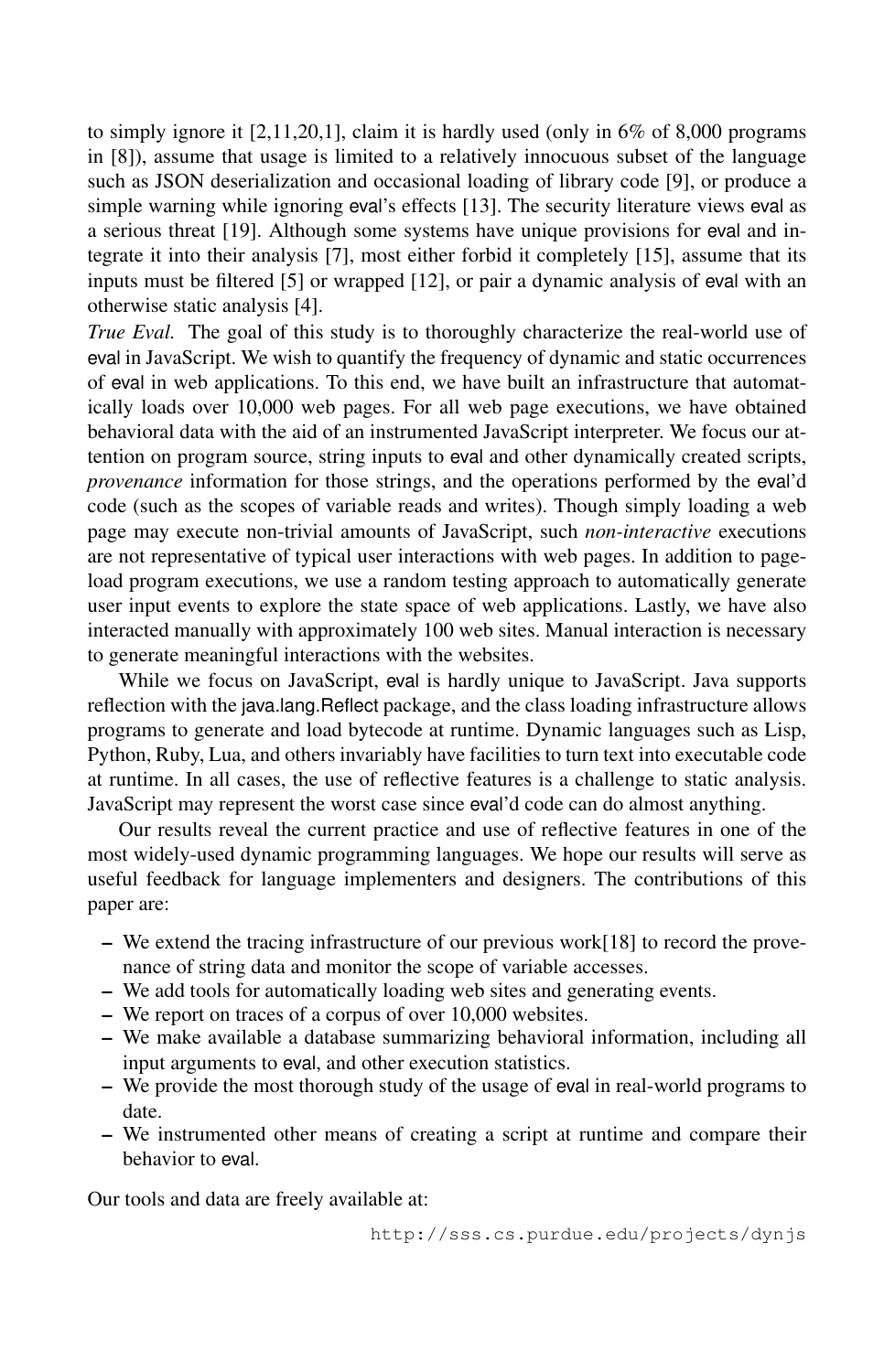## 2 The Nature of Eval

JavaScript, which is a variation of the language standardized as ECMAScript [\[6\]](#page-24-11), is supported by all major web browsers. It was designed in 1995 by Brendan Eich at Netscape to allow non-programmers to extend web sites with client-side executable code. JavaScript can be best described as an imperative, object-oriented language with Java-like syntax and a prototype-based object system. An object is a set of properties that behave like a mutable map from strings to values. Method calls are simulated by applying arguments to a property that evaluates to a closure; this is bound to the callee. The JavaScript object system is extremely flexible, making it difficult to constrain the behavior of any given object. One of the most dynamic features of JavaScript is the eval construct, which parses a string argument as source code and immediately executes it. While there are other means of turning text into code, including the Function constructor, setInterval, setTimeout, and indirect means such as adding <script> nodes to the DOM with document.write, this paper focuses on eval as a representative of this class of techniques for dynamically loading program source at runtime.

*The Root of All Evals.* Eval excels at enabling interactive development, and makes it easy to extend programs at runtime. Eval can be traced back to the first days of Lisp [\[16\]](#page-24-12) where eval provided the first implementation of the language that, until then, was translated by hand to machine code. It has since been included in many programming languages, though often under other names or wrapped inside a structured interface.

*The Face of Eval.* In JavaScript, eval is a function defined in the global object. When invoked with a single string argument, it parses and executes the argument. It returns the result of the last evaluated expression, or propagates any thrown exception. eval can be invoked in two ways: If it is called directly, the eval'd code has access to all variables lexically in scope. When it is called indirectly through an alias, the eval'd code executes in the global scope [\[6,](#page-24-11) sect. 10.4.2]. All other means to create scripts at runtime, as discussed in Sec. [6,](#page-17-0) execute in the global scope.

*The Power of Eval.* JavaScript offers little in the way of encapsulation or access control. Thus, code that is run within an eval has the ability to reach widely within the state of the program and make arbitrary changes. An eval can install new libraries, add or remove fields and methods from existing objects, change the prototype hierarchy, or even redefine built-in objects such as Array. To illustrate the power of eval, consider the following example, which implements objects using only functions and local variables.

```
Point = function() { var x=0; var y=0;
  return function(o, f, v) { if (o = v^2r^2) return eval(f); else return eval(f + v^2 = v^2 + v); }
}
```
Every invocation of the function bound to Point returns a new closure which has its own local variables, x and y, that play the role of fields. Calling the closure with "r" causes the eval to read the 'field' name passed as second argument; any other value updates the 'field'. Calling eval exposes the local scope, thus breaking modularity. Exposing the local scope can be avoided by aliasing eval, but the global scope is still exposed: any assignment to an undeclared variable, such as eval("x=4"), will implicitly declare the variable in the global scope and pollute the global namespace.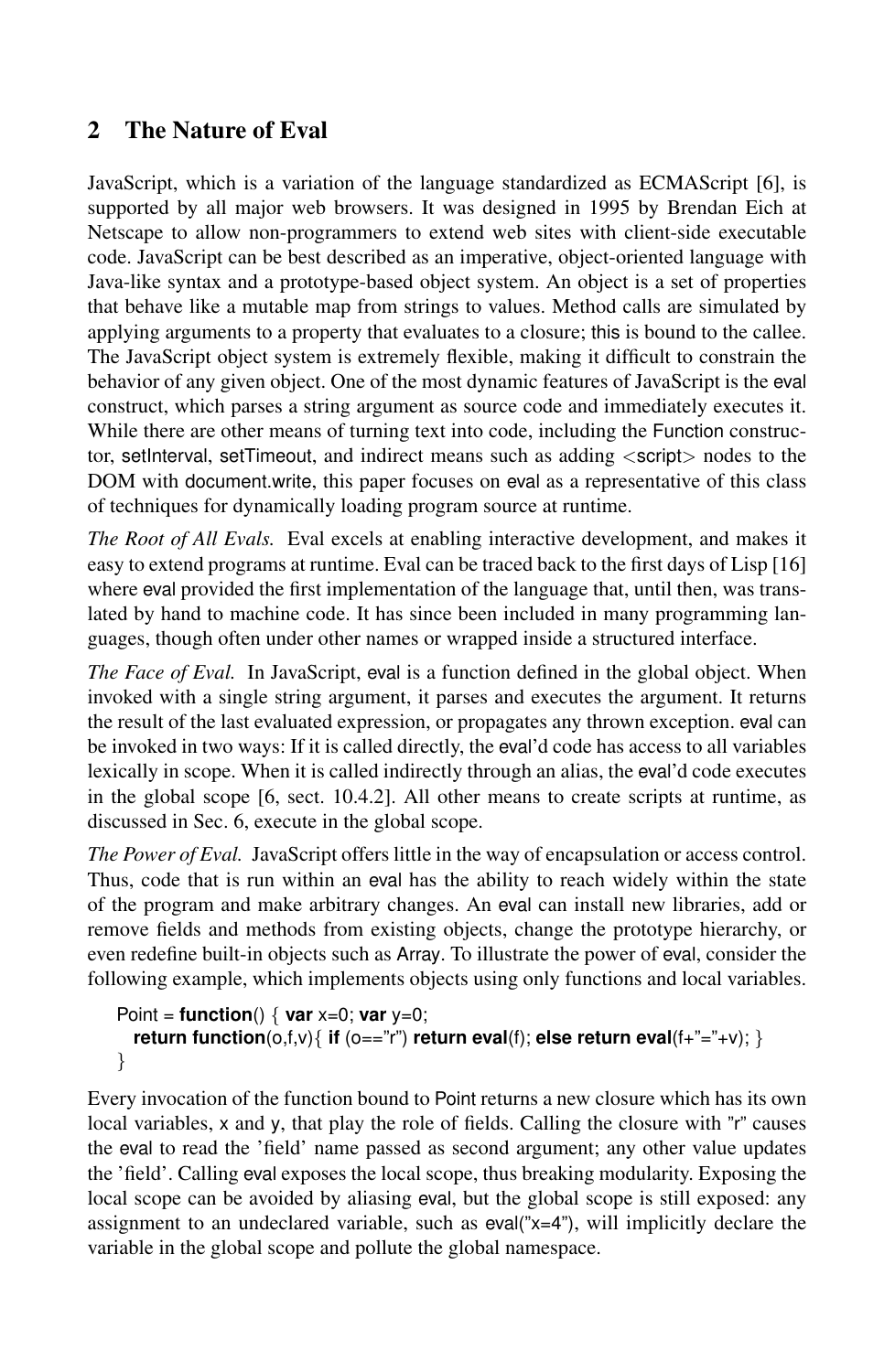*Necessary Eval?* In modern web applications, the server and client rarely have a persistent connection. Instead, the client makes independent, asynchronous requests every time it needs data. This style of communication is often called Asynchronous JavaScript and XML (AJAX). The data returned is frequently in an application-dependent format, in a portable serialization format such as JSON, or in the form of JavaScript code. If they are in the form of code, then eval is the typical means of evaluating this code. Although the canonical means of making such requests is by using an XMLHttpRequest (XHR) object, it has the drawback that it is subject to the same origin policy, which prevents requests to a different domain. Many sites divide server functions between different hosts, and as such are forced to use other means which are not restricted by the SOP. Most other means actually evaluate the server response as code regardless.

Until recently, JavaScript did not have its own built-in serialization facility, so eval was (and is) often used to deserialize data and code. JSON<sup>[4](#page-3-0)</sup> is syntax designed to provide a portable way for applications to serialize and deserialize data. JSON is also, by no coincidence, a subset of JavaScript's object, array, string and number literal syntax. An example JSON string is:

{"Image": {"Title": "View from a Room", "IDs": [11,23,33], "Size": {"Height": 125}}}

JSON is restrictive; e.g. {"foo":0} is valid, but {'foo':0} or {foo:0} are not, though all are semantically equivalent JavaScript expressions. Anecdotal evidence suggests that JSON-like strings that don't adhere precisely to the JSON standard are commonly used by developers. JSON is also commonly eval'd along with an assignment to a variable, e.g.  $x = \{$ "foo":0}. Performing the assignment within the eval is unnecessary, as eval returns a result. The canonical way to parse JSON with eval and assign the result to a variable is  $x=eval(v)$ .

The use of eval is often unnecessary, and is could be replaced by uses of other (less dynamic) features of JavaScript.[5](#page-3-1) Consider the following misuse:

**eval**("Resource.message\_" + validate(input))

The programmer presumably has some Resource object holding a number of messages. To select the right message at runtime, a string such as ''Resource.message error'' is built out of some user input. To be on the safe side, the input is validated programmatically. Validation is tricky and a large number of code injection attacks come from faulty validators. The above code could be implemented straightforwardly without eval as Resource["message "+ input]. Rather than invoking the full power of eval, the code uses a constructed string to index Resources. This achieves the same effect with none of the security risks associated with using eval.

*The Eval Within.* The eval function is a performance bottleneck because its mere presence affects how a JavaScript engine can optimize and execute surrounding code. Any optimization performed by the virtual machine must account for the black-box behavior of eval. The fact that eval can introduce new variables in the local scope means that flexible, deoptimized bytecode must be generated for a function that contains eval within its body. This version will always be slower than an equivalent function without eval, even if no such variables are actually introduced (see Appendix [B\)](#page-26-0).

<span id="page-3-0"></span><sup>4</sup> <http://www.ietf.org/rfc/rfc4627>

<span id="page-3-1"></span><sup>5</sup> Recent versions of ECMAScript introduced JSON.parse as an alternative to eval.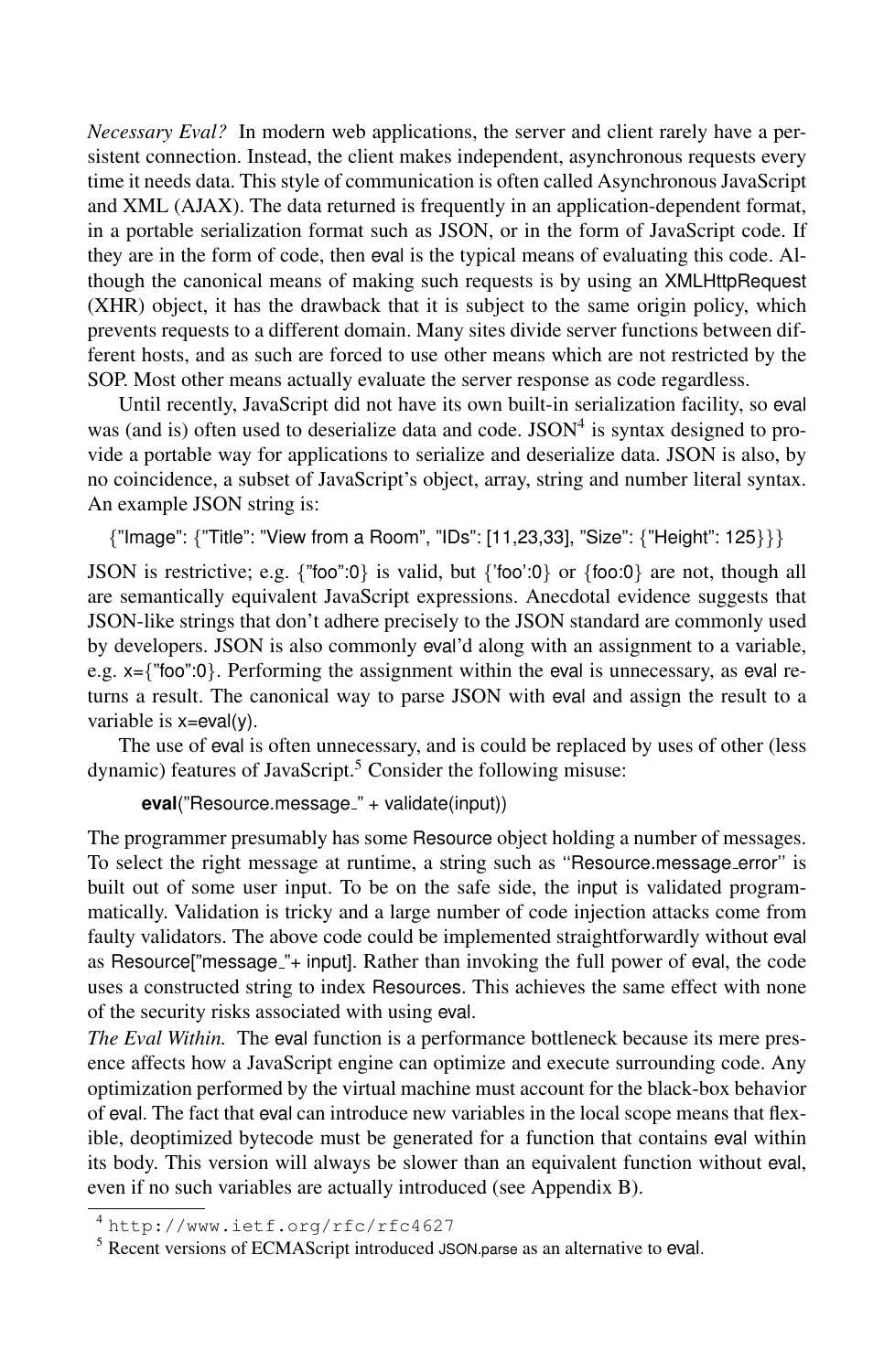## 3 Methodology

We now describe the infrastructure and methodology used to collect our data.

#### 3.1 Infrastructure

We quantify usage of eval by recording relevant information during JavaScript execution, and subsequently performing offline analyses. The data presented in this paper was recorded using TracingSafari [\[18\]](#page-25-2), an instrumented version of the open-source We-bKit project,<sup>[6](#page-4-0)</sup> the common web platform underlying Safari, Google Chrome, and other applications. TracingSafari is able to record low-level, compact JavaScript execution traces; we augmented it to also record properties specific to eval. In particular, we add provenance tracking for strings, as these might eventually become arguments to eval.

TracingSafari records a trace containing most operations performed by the interpreter (reads, writes, deletes, calls, defines, etc.) as well as events for source file loads. Invocations to eval save the string argument. Complete traces are compressed and stored to disk. Traces are analyzed offline and the results are stored in a database which is then mined for data. The offline trace analysis component performs relatively simple data aggregation over the event stream. For more complex data, it is able to replay any trace, creating an abstract representation of the heap state of the corresponding JavaScript program. The trace analyzer maintains a rich history of the program's behavior, such as access history of each object, call sites, allocation sites, and so on.

#### 3.2 Corpus

Gathering a large corpus of programs is difficult in most languages because accessibility to source code and specific runtime configurations is often limited. On the web, this is generally not the case: any interactive web site uses JavaScript, and JavaScript is only transmitted in source form. Furthermore, most websites are designed to function in many browsers.

JavaScript executes in two distinct phases: first, non-trivial amounts of JavaScript are parsed and executed automatically as the result of loading a document in the browser. Further program execution is event-driven: event handlers are triggered by timers and user input events such as mouse movements, clicks, and the like. To capture a wide range of behavior we have compiled a corpus composed of three data sets:

|          | INTERACTIVE   Manual interaction with web sites.            |
|----------|-------------------------------------------------------------|
| PAGELOAD | $\blacksquare$ First 30 seconds of execution of a web page. |
| RANDOM   | <b>PAGELOAD</b> with randomly generated events.             |

All of our runs were based on the most popular web sites according to the <alexa.com> list as of March 3, 2011. INTERACTIVE was generated by manually interacting with the 100 most popular web sites on the Alexa list. Each session was 1 to 5 minutes long and approximated a "typical" interaction with the web site, including logging into accounts. PAGELOAD and RANDOM were based on the 10,000 most popular web sites on the

<span id="page-4-0"></span><http://webkit.org> Rev. 76456.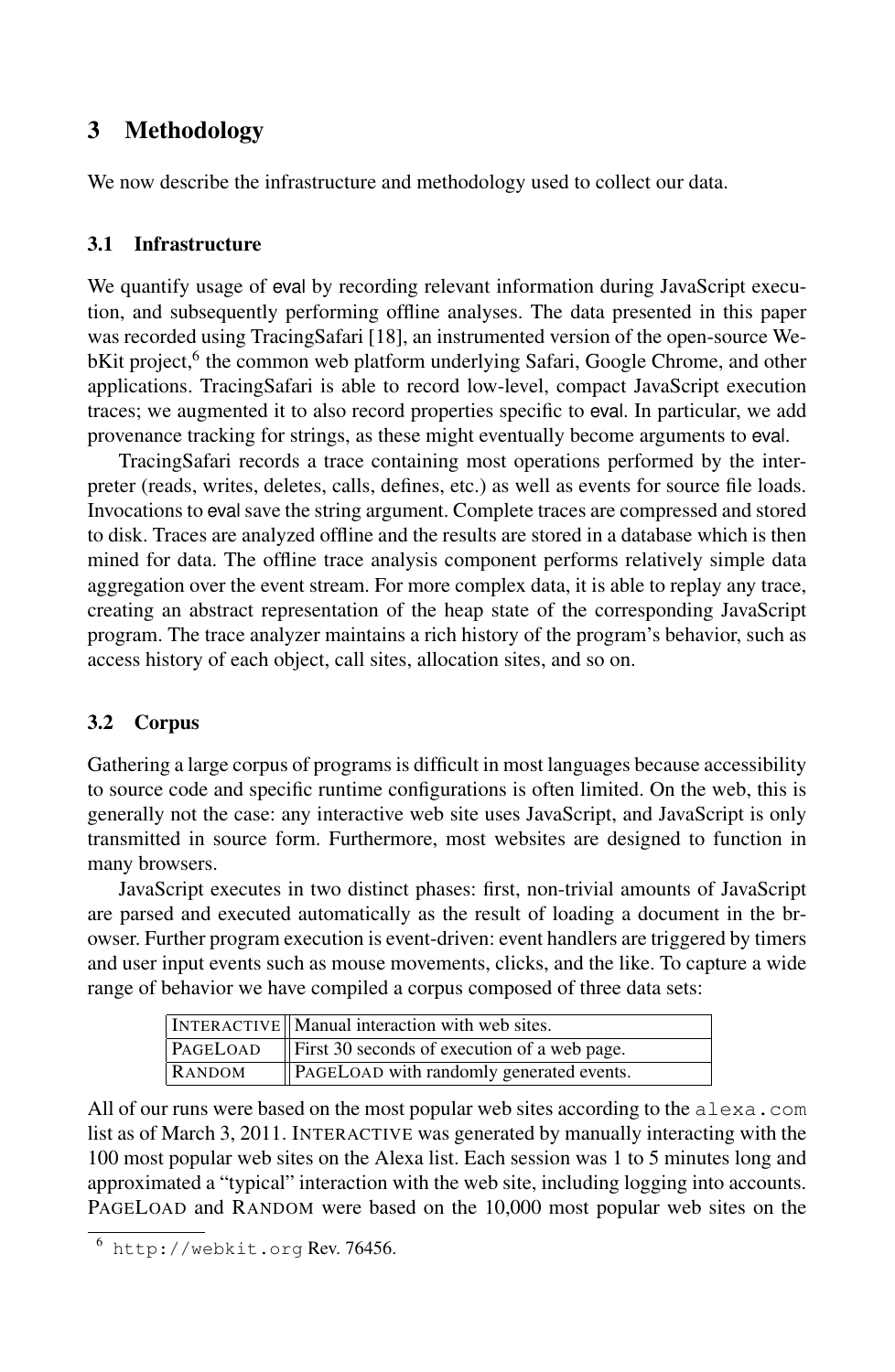Alexa list. PAGELOAD is intended to record the load-time behavior of pages. It simply navigates the browser to each page and records execution for a total of 30 seconds without any further interaction. As script execution can recur indefinitely, there is no clear moment when a page has finished loading. In this case, a simple timeout is the most reliable way to include load-time behavior without interaction. RANDOM behaves similarly to PAGELOAD, but includes a script which will randomly trigger click events on DOM elements with mouse event listeners registered, and click links. One click event is generated per second, for at most 30 events. The final data was recorded between March  $3<sup>rd</sup>$  and  $13<sup>th</sup>$ , 2011. All recorded traces are available from our project's site.

These three data sets each cover a useful subset of eval usage in the wild. INTER-ACTIVE provides the best picture of complete interactions with a web application and is thus the most representative of the usage of eval in JavaScript programs. PAGELOAD and RANDOM give us breadth of coverage and allow us to study a much larger number of web sites but with a caveat of reduced program behavior coverage. PAGELOAD will not generate unrealistic behavior, although it may generate atypical behavior. RANDOM can generate unrealistic behavior, but is the best way of obtaining a wide variety of behaviors on a large corpus of sites.

#### 3.3 Threats to validity

*Program coverage.* As with any tracing-based methodology it is difficult to obtain exhaustive coverage. The problem is compounded by the interactive nature of web applications which are driven by the user interface. Furthermore, as programs are only fed to the browser one page at a time, it is difficult to even assess which fraction of a web site was exercised. Our results may thus fail to uncover some interesting behaviors. This said, we believe that our corpus is representative of typical browsing behavior. Browser versions are fairly easy to ascertain, so it is possible (and common) for JavaScript code to exhibit behavior peculiar to WebKit. Although this does introduce a subtle bias, all other JavaScript implementations introduce comparable bias.

*Diversity of programs.* Another threat comes from our focus on client-side web applications. It is likely that other categories of JavaScript applications would display different characteristics. For instance, widgets appear to do so [\[8\]](#page-24-3). But the importance of web applications and the quantity of JavaScript code on the web mean that this is a class of applications worth studying.

### 4 Usage Metrics

This section presents a high-level picture of the usage of JavaScript and eval in a broad selection of web pages, as summarized in Table [1.](#page-6-0) At the time of our study, *all* of the top 100 sites used some JavaScript. For the 10,000 most accessed web sites we found that 89% rely on JavaScript. Similarly, eval was used widely and frequently in our corpus. We have recorded 550,358 calls to eval for a total of 337 MB of string data. Over 82% of the top 100 pages use eval, and 50% of the remaining 10,000 pages do as well. It is noteworthy that the difference in the use of eval between RANDOM and PAGELOAD is only 2%, which suggests that sites relying on eval do so even without user interaction. On the other hand, the number of *calls* to eval increases significantly in RANDOM.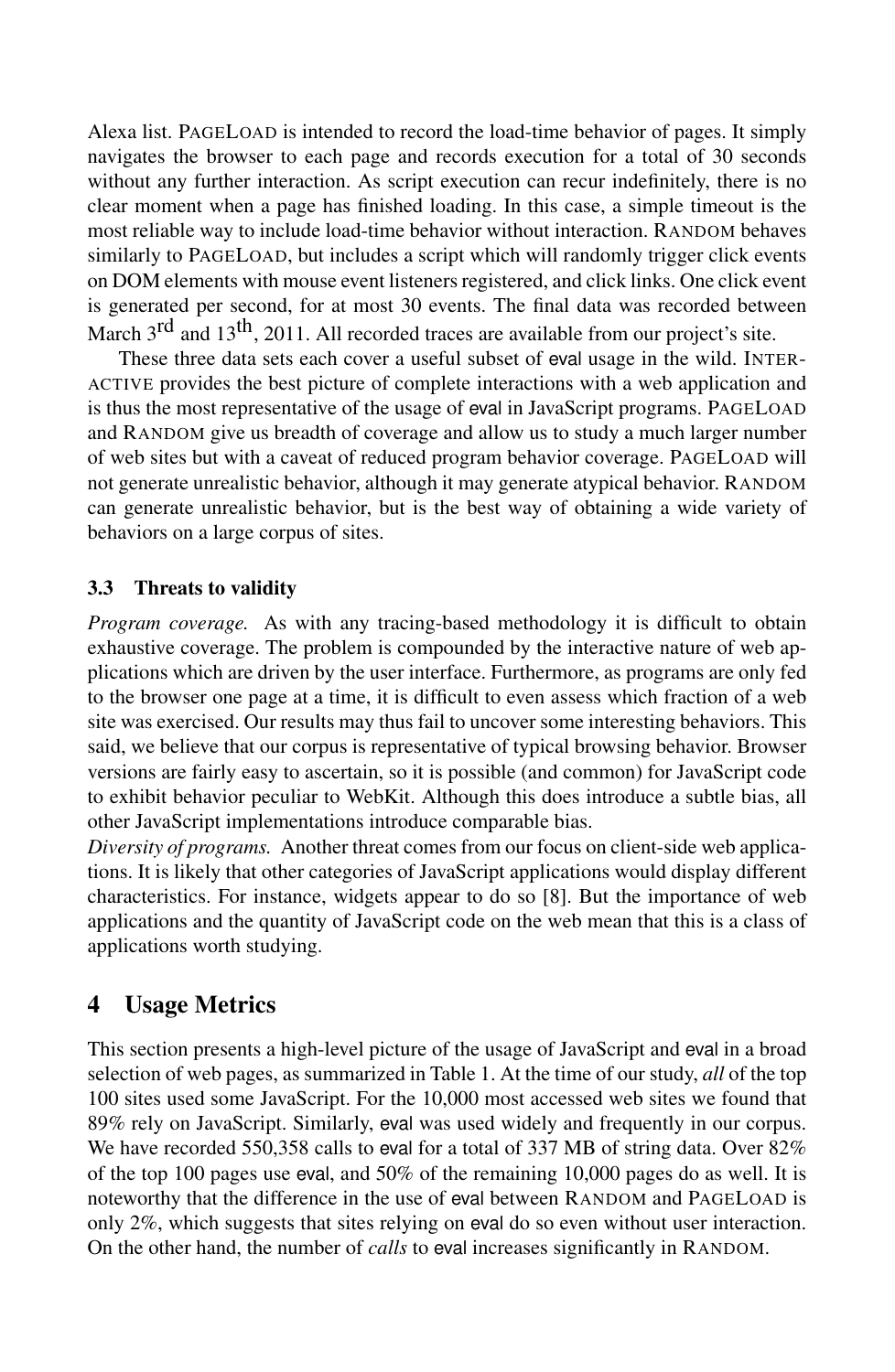<span id="page-6-0"></span>Table 1. Eval usage statistics.

| Data Set           |         |        |         |       |         | JavaScript eval Avg eval Avg eval total eval total eval size total JS size |       |
|--------------------|---------|--------|---------|-------|---------|----------------------------------------------------------------------------|-------|
|                    | used    | use    | (bytes) | calls | calls   | (MB)                                                                       | (MB)  |
| <b>INTERACTIVE</b> | $100\%$ | 82%    | 1.210   | 84    | 7.078   | 8.2                                                                        | 204   |
| PAGELOAD           | 89%     | $50\%$ | 655     | 34    | 158.994 | 99.3                                                                       | 1.319 |
| RANDOM             | 89%     | 52%    | 627     | 61    | 384.286 | 229.6                                                                      | 1.823 |

*JavaScript code size.* As in our previous study, we found that most web sites have less than 512KB of JavaScript code, with some significant outliers, especially in the most popular sites. Fig. [1](#page-6-1) displays the distribution of the total size of the Java-Script code loaded during execution of each website, including source loaded via eval. When the same code is loaded multiple times we only took it into account once. The mean sizes are 973KB for INTERACTIVE, 187KB for PAGELOAD, and 270KB for RANDOM. The largest website was yahoo.com with 5.09MB of JavaScript code. The difference in code size between PAGELOAD and RANDOM is explained by the fact that a mouse click (or any other event) may cause additional code to be loaded.

*Number of* eval *call sites.* We observed that the average number of call sites is small, and interactive behavior is correlated with a greater number of call sites. Fig. [2](#page-7-0) shows the distribution of the



<span id="page-6-1"></span>Fig. 1. Code size. The distribution of total size of code loaded during evaluation of each website.

number of direct call sites to the eval function that are reached per session, for sessions where at least one call to eval was made. User interactions frequently uncovered new call sites: while the mean number of call sites is only 1.7 in PAGELOAD, the mean of RANDOM and INTERACTIVE is 4.0 and 13, respectively. The maximum number of call sites in INTERACTIVE was 77, which is lower than both PAGELOAD and RANDOM (127 and 1331 call sites, respectively).

*Number of calls to* eval*.* Unsurprisingly, user interaction is correlated with the number of calls to eval, and websites call eval in both phases of script execution. We observed an average of 38 calls to eval in the INTERACTIVE data set, 28 in PAGELOAD, and 85 in RANDOM. Fig. [3](#page-7-1) gives the distribution of the number of invocations of eval per website. The largest number of invocations occurs in RANDOM with a whopping 111,535 calls.

*Amount of source loaded by* eval*.* The size of source text passed to eval widely varies depending on *what* is being evaluated. Fig. [4](#page-8-0) shows the distribution of source text size. Strings range in size from empty strings to large chunks of data or code. While for INTERACTIVE about two thirds of the strings are less than 64 bytes long, the maximum observed size was 225KB. The PAGELOAD and RANDOM data sets tell similar stories, 85% and 80%, respectively, of strings are less than 64 bytes, but they peak at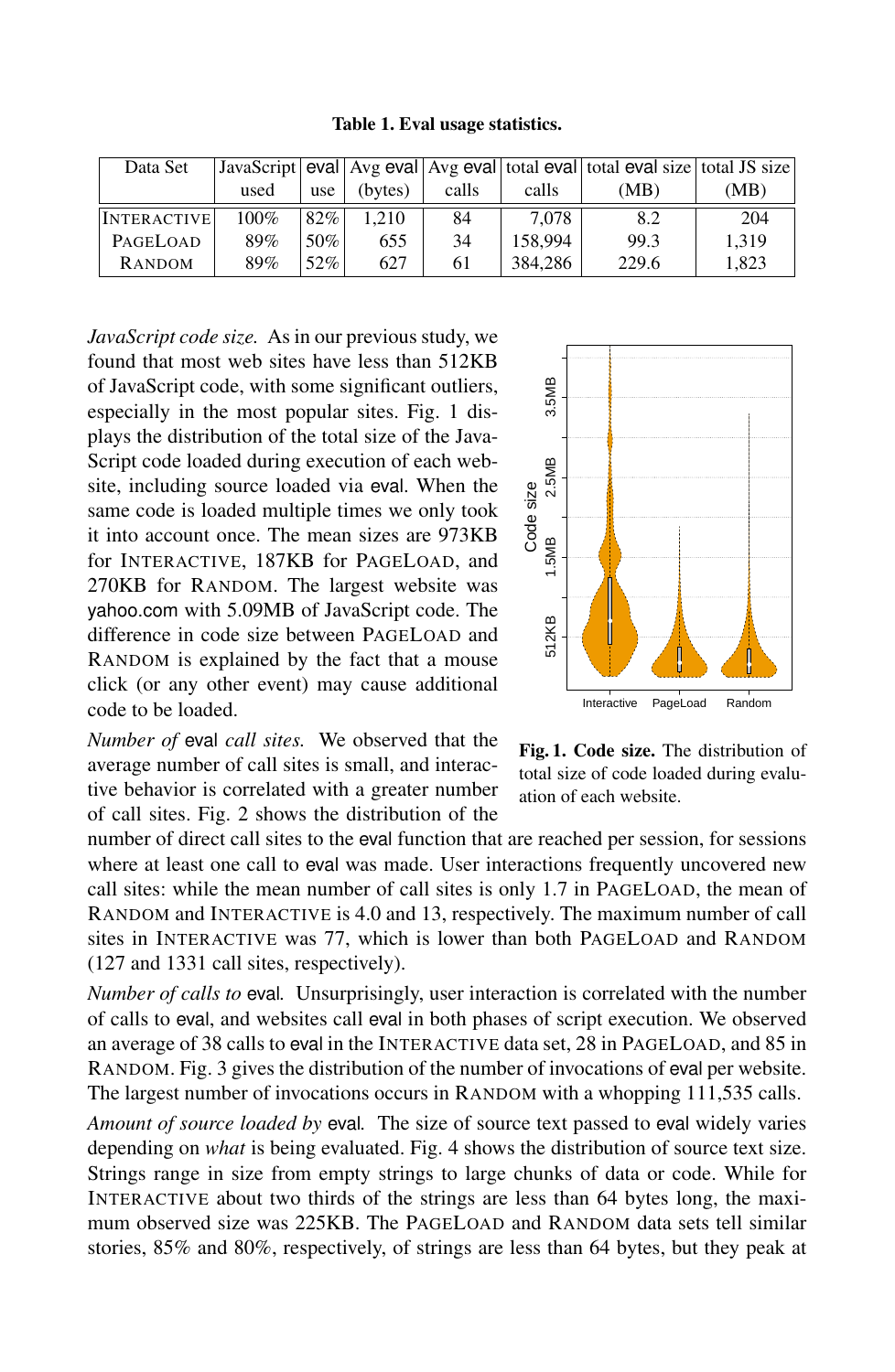



<span id="page-7-0"></span>Fig. 2. Eval call sites. The y-axis is the distribution of the number of call sites to the eval function in websites that call the function at least once. (Max value appear on top)

<span id="page-7-1"></span>Fig. 3. Eval calls. The y-axis is the distribution of the number of calls to the eval function in websites that call the function at least once.

460KB and 515KB respectively. The average source size is 1,210 bytes for the INTER-ACTIVE, 655 bytes for the PAGELOAD, and 627 bytes for the RANDOM runs. JSON in particular carries more data on average than other categories. The average size of JSON strings was 3,091 bytes in INTERACTIVE, 2,494 bytes in PAGELOAD and 2,291 bytes in RANDOM. However the medians were considerably lower (1,237, 31 and 54 bytes, respectively), which is consistent with the distribution of sizes seen for other categories. The maximum JSON size is 45KB for INTERACTIVE and 459KB for the other data sets.

*Amount of computation via* eval*.* With the exception of loading JavaScript libraries via eval, most calls performed relatively few operations. Fig. [5](#page-8-1) shows the distribution of eval trace lengths. The trace length is a rough measure of the amount of computational work performed by any given eval. The operations captured in a trace include object access and update, calls as well as allocation. The median number is again low, 4, with the third quartile reaching 10 operations. The spread beyond the third quartile is extreme, with the RANDOM sessions recording traces of up to 1.4 million operations. Given the maximum size of the source strings passed to eval reported in Fig. [4](#page-8-0) this size is not too surprising. In contrast, the maximum number for the INTERACTIVE sessions is low compared to its maximum size of source strings.

In all datasets, the largest eval'd strings, both in terms of length and in terms of event count, were those that loaded libraries. In JavaScript, loading a library is rarely as simple as just installing a few functions; tasks such as browser and engine capability checks, detection of other libraries and API's, creation of major library objects and other such initialization behavior constitutes a large amount of computation relative to other eval calls.

*Aliasing of* eval*.* We observed that few programmers took advantage of the differing behavior that results from calling an alias of eval. In INTERACTIVE, 10 of the top 100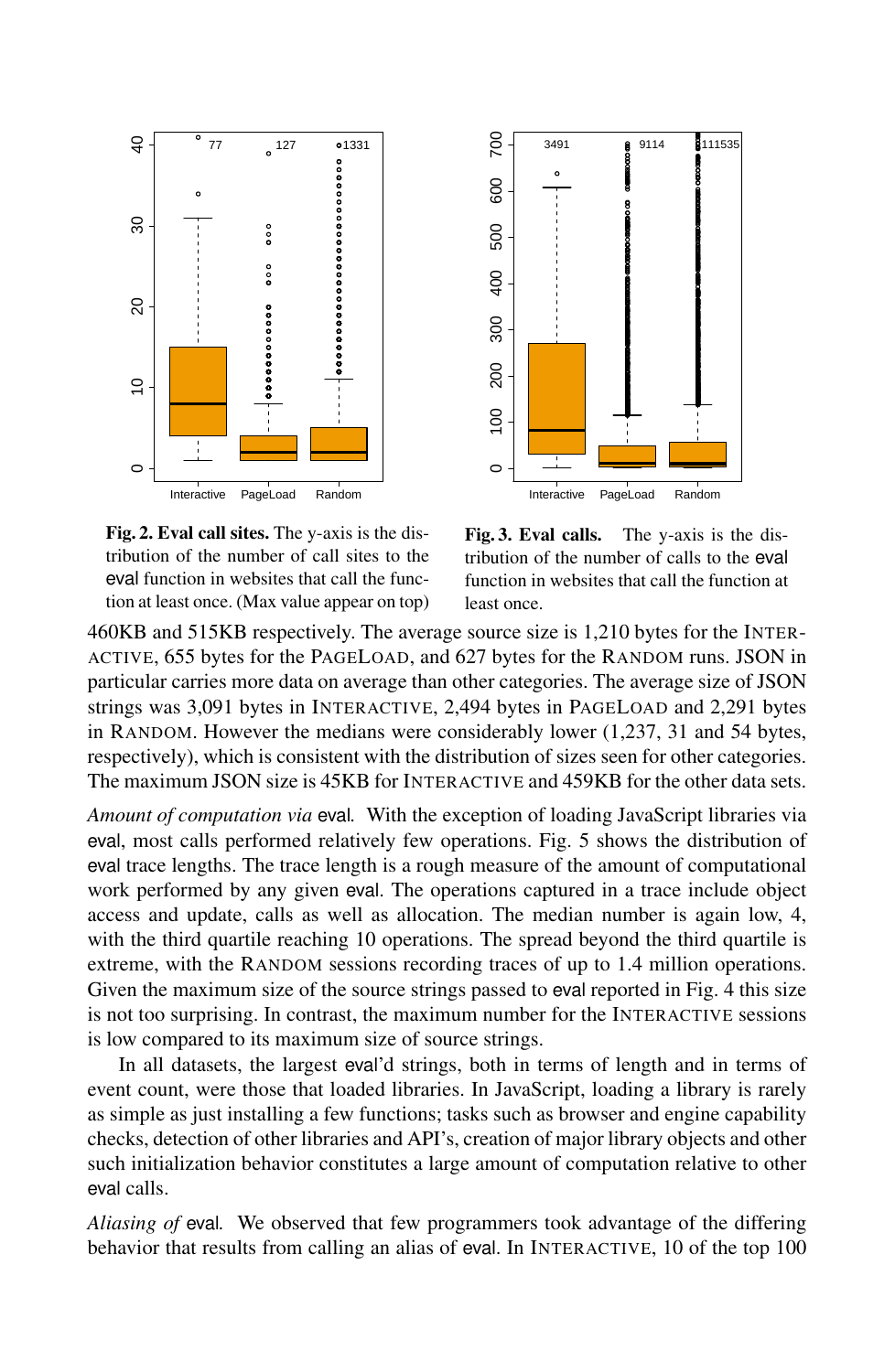



<span id="page-8-0"></span>Fig. 4. Eval string sizes. The y-axis is the distribution of the size of eval arguments in bytes.

<span id="page-8-1"></span>Fig. 5. Events per eval. The y-axis is the distribution of the number of events performed in an eval.

sites aliased eval, but calls to such aliases accounted for only 0.9% of all eval invocations. In PAGELOAD and RANDOM, only 130 and 157 sites, respectively, used used an alias of eval, accounting for 1.3% and 0.8% of eval strings respectively. Manual inspection revealed use cases where programmers used an alias of eval to define a function in the global scope, without realizing that the same effect could be achieved by simply assigning a closure to an undeclared variable. See Appendix [C](#page-26-1) for an illustration.

<span id="page-8-2"></span>*Presence of JavaScript libraries.* In our corpus, JavaScript libraries and frameworks were present on over half of all sites. Table [4](#page-8-2) gives the proportion of the sites using common libraries. We found that jQuery, Prototype, and MooTools were used most often. JQuery is by far the most widespread library, appearing in more than half of all websites that use JavaScript. Other common libraries were detected in under 10% of all sites. The Google Closure library used by many Google sites is usually obfuscated, and thus not easily detectable. We do not report on it here. Libraries are sometimes loaded on demand, as shown by the spread between the PAGELOAD and RANDOM (for instance 53% and 60% for JQuery).

One might wonder if libraries are themselves a major contributing factor to the use of eval. Manual code review reveals that eval and its equivalents (the Function constructor, etc) are not required for their operation. The only uses of eval we have discovered are executing script tags from user-provided HTML strings, and as a fallback for browsers lacking JSON.parse. Thus, libraries are not a significant contributor to the behavior or use of eval.

| Data Set           |     |     | jQuery   Prototype   MooTools |
|--------------------|-----|-----|-------------------------------|
| <b>INTERACTIVE</b> | 54% | 11% | 7%                            |
| PAGELOAD           | 53% | 6%  | 4%                            |
| RANDOM             | 60% | 7%  | 6%                            |

Table 2. Common libraries. Percentage of website loading one of the following libraries: <jquery.com>, [prototypejs.](prototypejs.org) [org](prototypejs.org), <mootools.net>. We have no data for <code.google.com/closure>.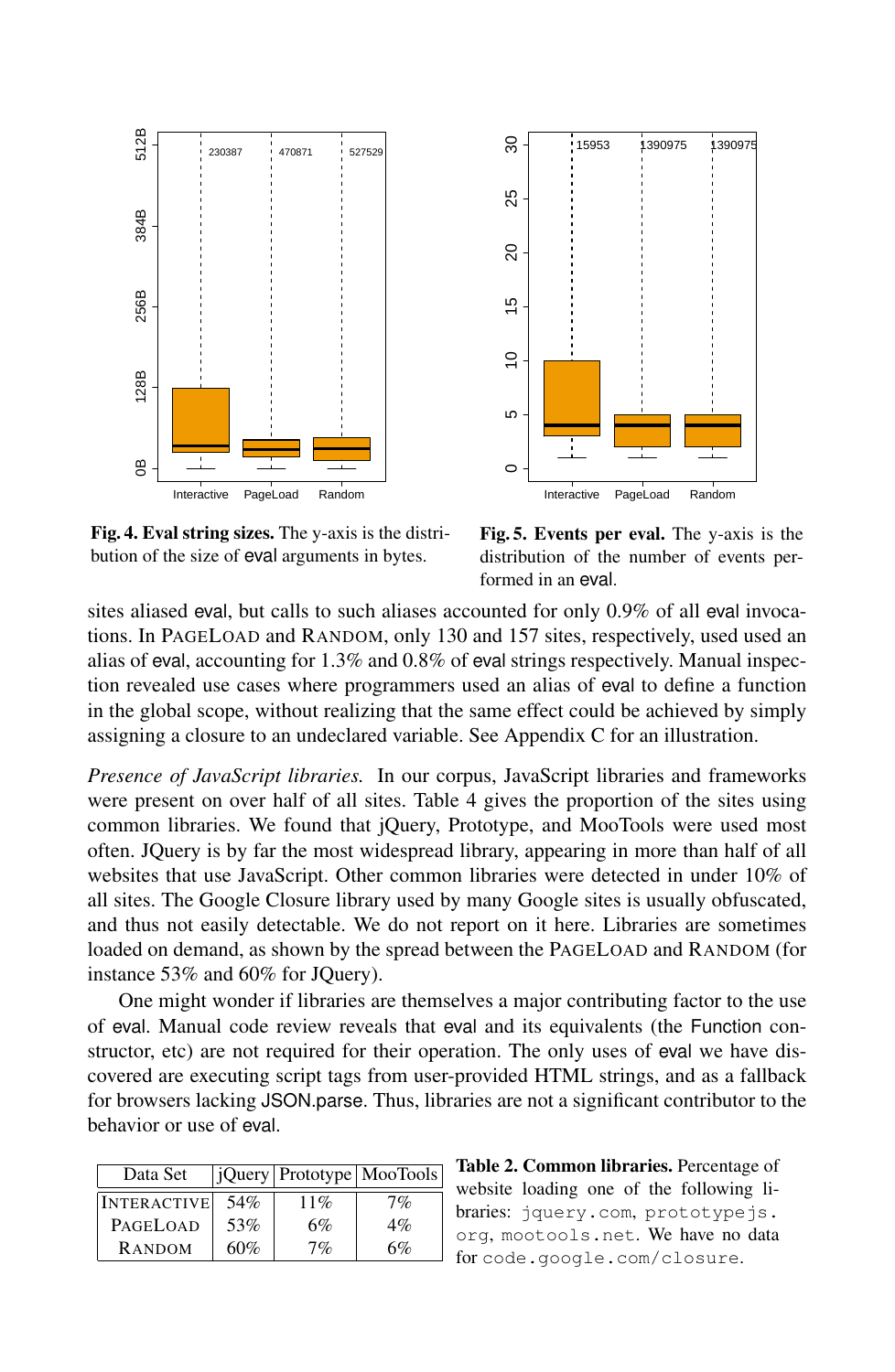#### 5 A Taxonomy of Eval

The previous section gave a high-level view of the frequency of eval; we now focus on categorizing the behavior of eval. We look at five important axes. Firstly, we study the **mix** of operations performed by the code executed from an eval. Next, we look at what **scope** is affected by operations inside eval'd code. Operations that mutate shared data are more likely to invalidate assumptions or pose security risks than operations that are limited in scope to data created within the eval. Thirdly, we try to identify patterns of usage. A better classification of the patterns of eval usage can help language designers provide limited, purpose-specific alternatives to eval, and also provide a better understanding of the range of tasks done within evals. Fourthly, we investigate the provenance of the string passed into eval. This comes directly from a desire to better understand the problems linked to code injection attacks. Our last axis is consistence, or how the arguments to a particular eval call site vary from invocation to invocation. We focus on each axis independently, discussing the relationships between them when relevant, then discuss the implications of each on analyses and other systems.

#### 5.1 Operation Mix

The operations recorded in our traces are simplified, high-level versions of the WebKit interpreter's bytecodes. We report on stores (STORE), reads (READ) and deletes (DELETE) of object properties. These include indexed (x[3]) and hashmap style (x["foo"]) access to object properties. We also report on function definitions (DEFINE), object creations (CREATE), and function calls (CALL). Fig. [6](#page-9-0) gives the distribution of operations performed by eval'd code for each of our three data sets. The distribution of operation types across the PAGELOAD data set is consistent with earlier findings, and suggests that eval'd code is not fundamentally different from general JavaScript code. In particular, eval is not solely used for JSON object deserialization, as some related work assumes. That said, INTERACTIVE sessions do contain a greater proportion of STORE and CREATE events, which we attribute to JSON-like constructs. We will consider the proportion of JSON-like constructs in more detail in Sect. [5.3.](#page-10-0) The RANDOM sessions had a greater proportion of CALL events, likely as part of handling the randomly generated mouse events.





<span id="page-9-0"></span>Fig. 6. Operation mix. Proportion of stores, reads, deletes, defines creates and calls performed by eval'd code.

<span id="page-9-1"></span>Fig. 7. Scope. Distribution of locality of operations performed by eval.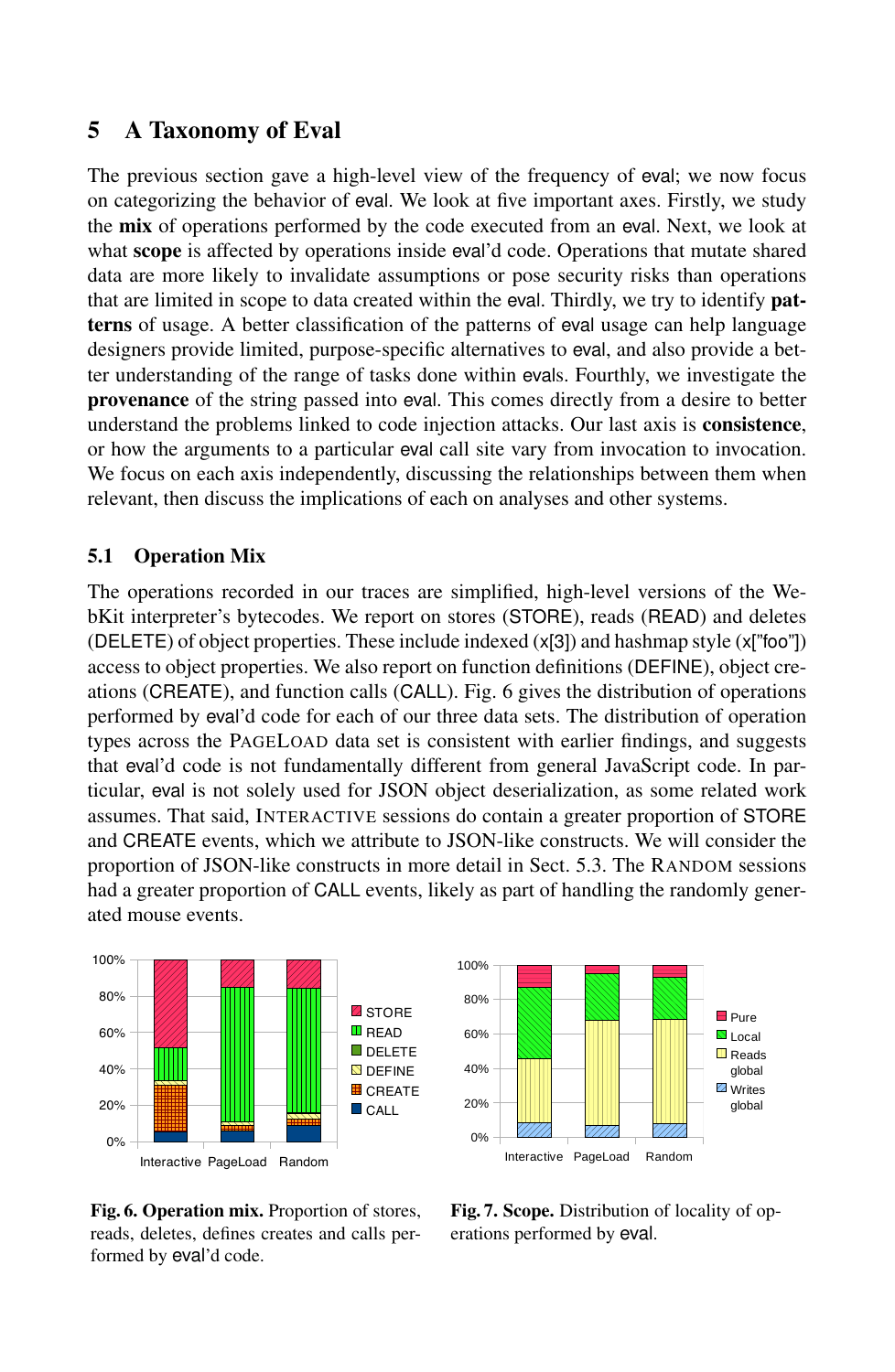#### 5.2 Scope

As with any JavaScript code, the code executed via eval may access both local and global variables. Code that does not access global state is self-contained and preferred. Our instrumentation determines statically what eval strings have no unbound variables and so are pure, and dynamically logs reads and writes to non-local variables. We categorize the locality of accesses within each call to eval into the following sets.

| Pure  | Access newly created objects.                                                          |
|-------|----------------------------------------------------------------------------------------|
| Local | Access to local variables and objects.                                                 |
|       | <b>Read Global</b> Same as Local + read properties of the global object.               |
|       | <b>Write Global</b> Same as Local + read/write/delete properties of the global object. |

These categories help us understand the interplay between eval and encapsulation. The Pure category captures code that is restricted to creating objects and reading/writing their properties. All JSON code fits in this category. This is the safest category because it neither relies on nor affects the environment of the eval. The Local category includes cases where the eval'd code either reads, writes or deletes variables of the function that called the eval (or one of its lexically enclosing functions). The Read Global category extends the previous one with the ability to read properties of the global object. Potentially most dangerous is the Write Global category, consisting of eval'd code that also can add, modify or delete properties of the global object. For instance, writing to an undeclared variable will add and/or modify this variable in the global namespace. When the variable window is only defined in the global scope, then using this name for property access renders the side-effect evident. Also, in cases when the global object is aliased, resulting global read/writes may be underreported.

We found that evals in the **Pure** and **Writes Global** categories were scarce, while the other two categories were much more common. Fig. [7](#page-9-1) shows the scope of operations performed by evals collected in each data set. While the number of **Pure** strings is quite low, the vast majority of evals are actually quite local: only 7 to 8% of all evals modify the global scope for all data sets. However, reads are more evenly split, 38 to  $61\%$  of all evals read from the global scope. It is reasonable to assume that many eval strings even in the Local and Reads Global categories have no side-effects outside the local scope, but are not self-contained, as their behavior will nonetheless depend on the global scope and if it were for using global functions only. Code passed to eval that is neither pure nor global (and so must be designed to work with a particular scope and eval call site) accounts for more than 41% of all eval strings in all data sets.

#### <span id="page-10-0"></span>5.3 Patterns

There are many common patterns in the use of eval. Some are industry best practices, such as JSON, and asynchronous content and library loading. Others result from poor understanding of the language, repetition of old mistakes, or adapting to browser bugs. While it is not possible to be exhaustive, we have nevertheless identified 9 frequently occurring patterns of eval strings which can be detected by a simple syntactic check (a more precise description of how strings are categorized appears in Appendix [A\)](#page-25-3):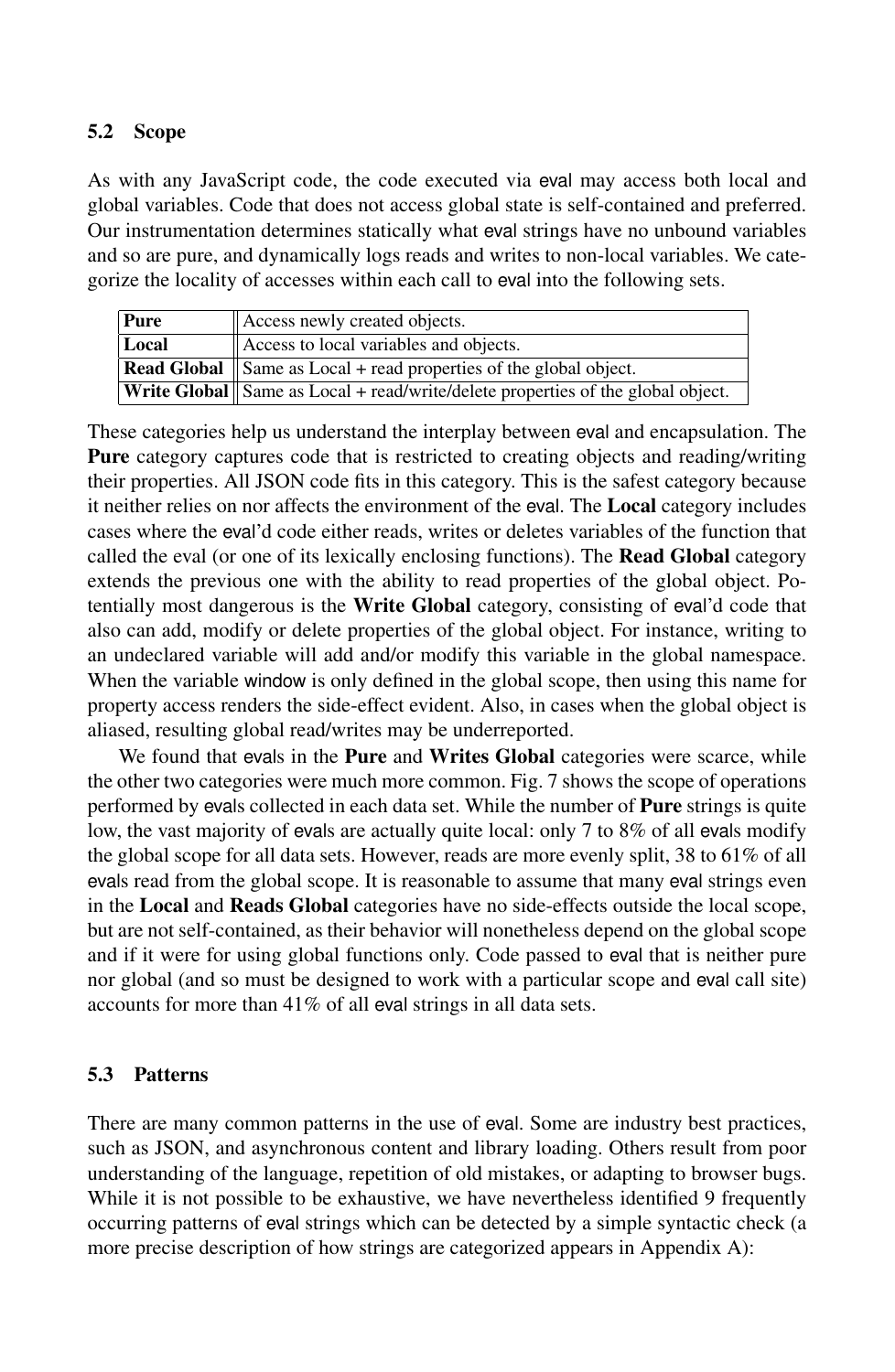| <b>JSON</b>    | A JSON string or variant.                          |
|----------------|----------------------------------------------------|
| <b>JSONP</b>   | A padded JSON string.                              |
| <b>Library</b> | One or more function definitions.                  |
| Read           | Read access to an object's property.               |
| Assign         | Assignment to a local variable or object property. |
| <b>Typeof</b>  | Type test expression.                              |
| <b>Try</b>     | Trivial try/catch block.                           |
| Call           | Simple function/method call.                       |
| <b>Empty</b>   | Empty or blank string.                             |
| <b>Other</b>   | Uncategorized string.                              |

*JSON-like constructs.* Deserializing JSON is often seen as an acceptable use of eval. The JSON category covers strings that are in JSON syntax [\[6\]](#page-24-11), as well as relaxed notions that permit equivalent JavaScript literals. The JSONP (JSON with padding) category covers strings which either assign a JSON expression to a variable or pass a JSON expression as an argument to a function. This pattern is often used for load balancing requests across domains. These other domain names violate the browser's same origin policy, precluding the use of XMLHttpRequest to load JSON from these servers. As a workaround, many standard libraries dynamically create JSONP expressions, typically a function call that takes a JSON argument. The function is a callback function that assigns the JSON data to a variable and processes that data.

*Library loading.* Libraries can be loaded by  $\langle$ script $\rangle$  tags in the document, but downloading, parsing, and evaluating scripts is synchronous with layout and other events. Blocking ensures deterministic page loading, since scripts can modify the DOM inplace. Although HTML5 introduces new mechanisms for deferred loading, their use is not widespread. A common workaround is to download the script asynchronously with AJAX, then execute it with eval at some later time. This does not block page parsing or rendering immediately, but leaves the programmer the burden of ensuring a known, consistent execution state. The Library category attempts to capture this pattern of use. A simple heuristic detects libraries: any eval string that is longer than 512 bytes and defines at least one function. Manual inspection revealed this to be a reasonable heuristic. *Field access.* Access to properties of an object and to local variables is covered by the Read category. In the vast majority of situations, property reads can be replaced either by using JavaScript's hashmap access or by explicitly referencing the global scope. For instance, eval( $i$ foo. $i$ +x) can be replaced by foo[x]. Concatenations like these are usually simple and repetitive. This pattern also often underlies a misunderstanding of arrays, such as using eval("subPointArr<sub>-"+i</sub>) instead of making subPointArr an array. Another common use of eval is variable access. One reason why evaling might be useful comes from the scoping rules for eval. Using an aliased eval guarantees that accesses to variables will occur in the global scope. As mentioned before, this feature found little use. The Assign category comprises all statements that assign a value to a variable. A few sites have been found to use variable declarations within an eval. This actually modifies the local scope, and can alter the binding of variables around the eval.

*Strange patterns.* A strange expression pattern is the category which we call Typeof and which covers typeof expressions. For instance, typeof(x) $|=$ "undefined". It in not necessary to use eval for this expression. typeof is often used to check whether a variable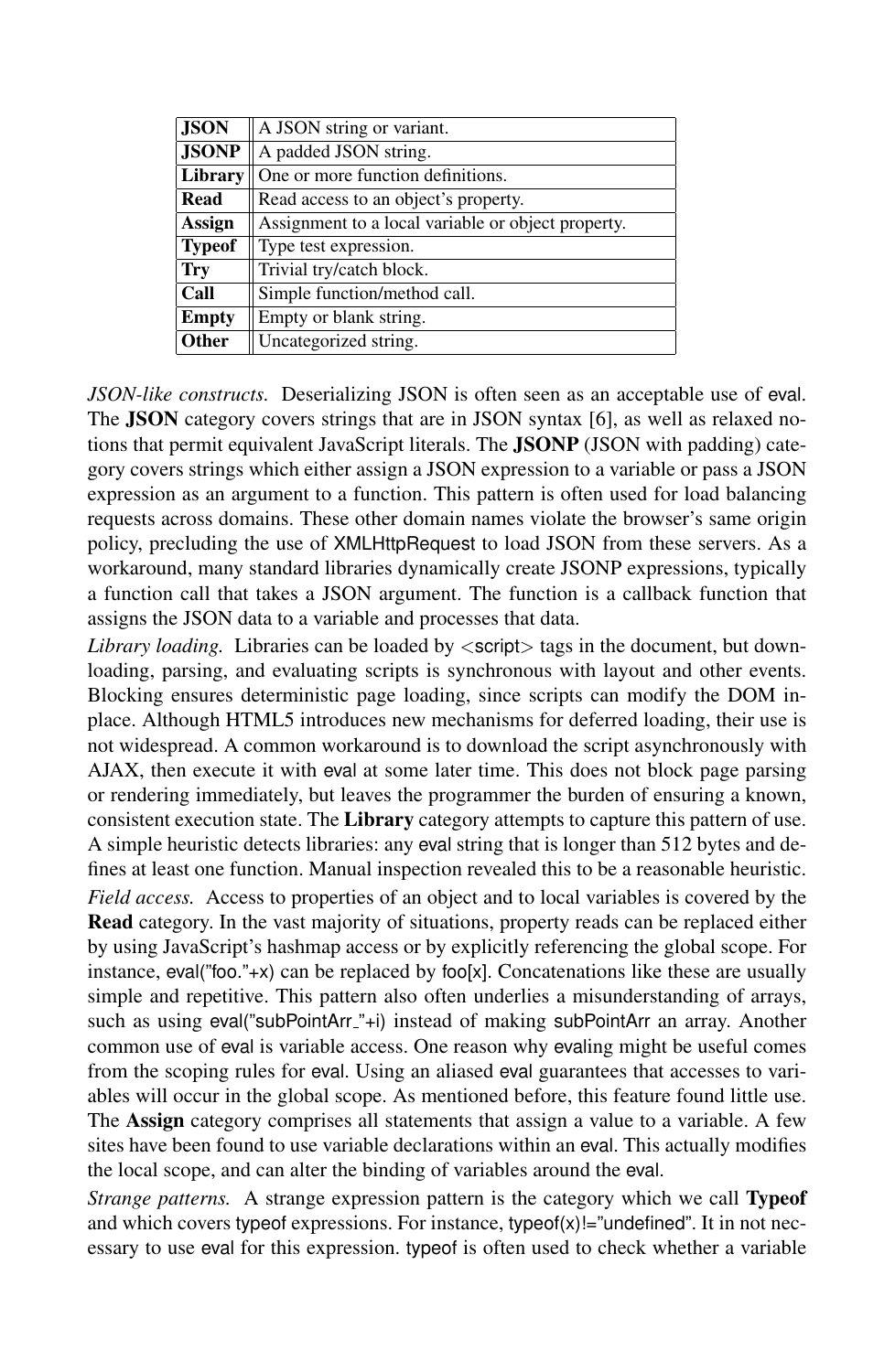is defined and define it if not, if(typeof(x)==="undefined")  $x = \{\}$ . However, in most cases, this too has clearer alternatives which use JavaScript's hashmap style of field access. For instance, checking for the existence of a global variable can be done more clearly with if ("x" in window). This misunderstanding can also be combined with a misunderstanding of object access, such as eval('typeof(zflag '+y0[i]+')!="undefined"') instead of making zflag a hashmap and using y0[i] in zflags.

Another case for which we have no satisfying explanation, labeled Try, is to eval try/catch blocks. For instance, bbc.co.uk evals try{throw v=4}catch(e){} which is semantically equivalent to  $v=4$  since the throw and the catch parts cancel each other out. Since it's hard to imagine any reason to do this, we can only assume that this code is a strange corner-case of a code generator.

*Function invocation.* The Call category covers evals that invoke methods with parameters that are not padded JSON. A common case in this category is document .getElementById, the utility of which is particularly unclear since the parameter to document.getElementById is a string. If only the string parameter varies, then this can be done without eval. If the function called varies, eval can usually be avoided with hashmap syntax as described above. These are usually short and simple, such as document.getElementById("topadsblk01menu") and update(obj). The latter could be done without eval using hashmap style access for the function name, for example window["update"](obj).

*Other categories.* The Empty category is made up of empty strings and strings containing only whitespaces. This pattern seems to be the default (empty) case for generated eval strings. Finally, the Other category captures any eval'd string not falling into the previous categories. In particular, it contains method calls interleaved with field access, like foo.bar().zip, but also more complex pieces of code that we did not categorize as a library. As an example consider the following code:

```
eval("img1.src='http://c.statcounter.com/t.php?ip address=xx';");
```
which encodes data into a URL and sends an HTTP GET request in order to circumvent the same origin policy imposed by the DOM. It is also unclear why this example was passed to eval; we speculate that the particular mechanism of circumventing the sameorigin policy is determined dynamically and the appropriate one used.

*Distribution of categories.* Almost all eval categories are present in each data set. Fig. [8](#page-13-0) shows the number of *web sites* using each of the eval categories. The prevalence of Other evals is high, with 53 sites in INTERACTIVE using uncategorizable evals, 1020 sites in PAGELOAD and 1215 in RANDOM. Manual inspection suggests that there is no unifying category for these, and the actions performed are in fact quite diverse. Fig. [9](#page-13-1) shows the number of eval *strings* in each category. Although uncategorizable evals are used in many sites, we have been able to categorize most strings, with 82%, 71% and 67% of strings categorized for INTERACTIVE, PAGELOAD and RANDOM, respectively. We see that loading libraries is common, and between 9% (for PAGELOAD) and 22% (for INTERACTIVE) of sites were detected doing so. Fig. [9](#page-13-1) indicates that our method of categorizing libraries is accurate, as the number of actual evals in this category is quite low, at 2% for all data sets. Since most sites load only a few libraries, we expect the total number of eval strings in this category to be low.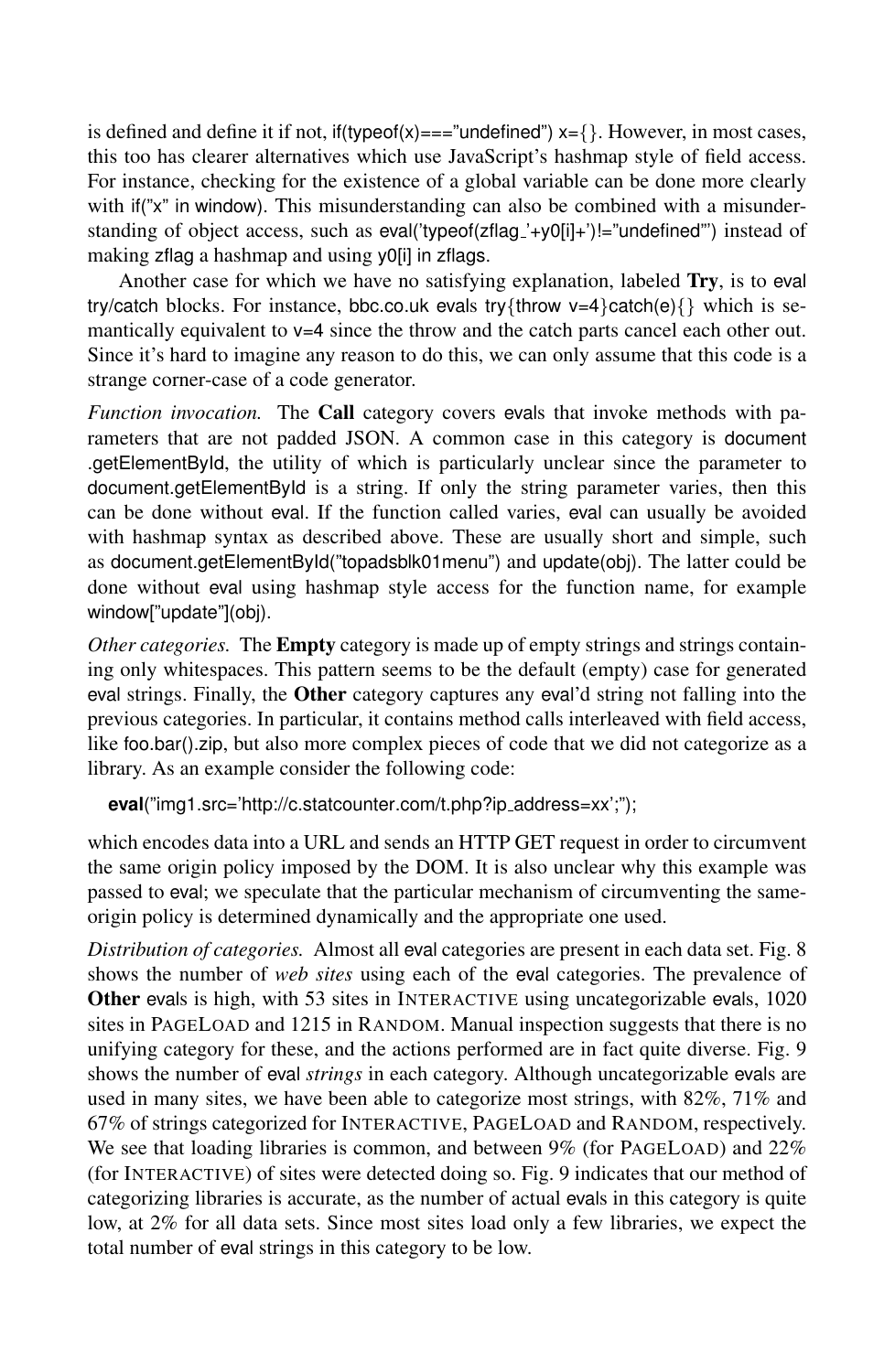

<span id="page-13-0"></span>Fig. 8. Patterns by websites. Number of web sites in each data set with at least one eval argument in each category (a single web site can appear in multiple categories).



<span id="page-13-1"></span>Fig. 9. Patterns. Ratio of evals in each category.

Both JSON and JSONP are quite common. In each data set, JSONP is at worst the third most common category in both Fig. [8](#page-13-0) and Fig. [9,](#page-13-1) and JSON and JSONP strings accounted for between 22% (RANDOM) and 37% (INTERACTIVE) of all strings eval'd. Since most call sites do not change categories (discussed later in Section [5.5\)](#page-17-1) these numbers indicate that analyses could make optimistic assumptions about the use of eval for JSON, but will need to accomodate the common pattern of JSON being assigned to a single, often easily-determinable, variable.

Most of the remaining evals are in the categories of simple accesses. Property and variable accesses, both simple accesses which generally have no side-effects, are in all data sets amongst the second to fifth most common categories for sites to use. They account for 8%, 27% and 24% of eval calls in INTERACTIVE, PAGELOAD and RAN-DOM, respectively. The most problematic categories<sup>[7](#page-13-2)</sup> appear in fewer sites, but seem to be used frequently in those sites where they do appear. However, this does not include uncategorized evals, which also have problematic and unpredictable behavior.

*Impact on analysis.* Most eval call sites in categories other than **Library**, **Other** and Call are replaceable by less dynamic features such as JSON.parse, hashmap access, and proper use of JavaScript arrays. On INTERACTIVE, these categories account for

<span id="page-13-2"></span> $7$  By problematic categories, we include evals with complex side effects such as assignments and declarations, and those categories with unconstrained behavior such as calls.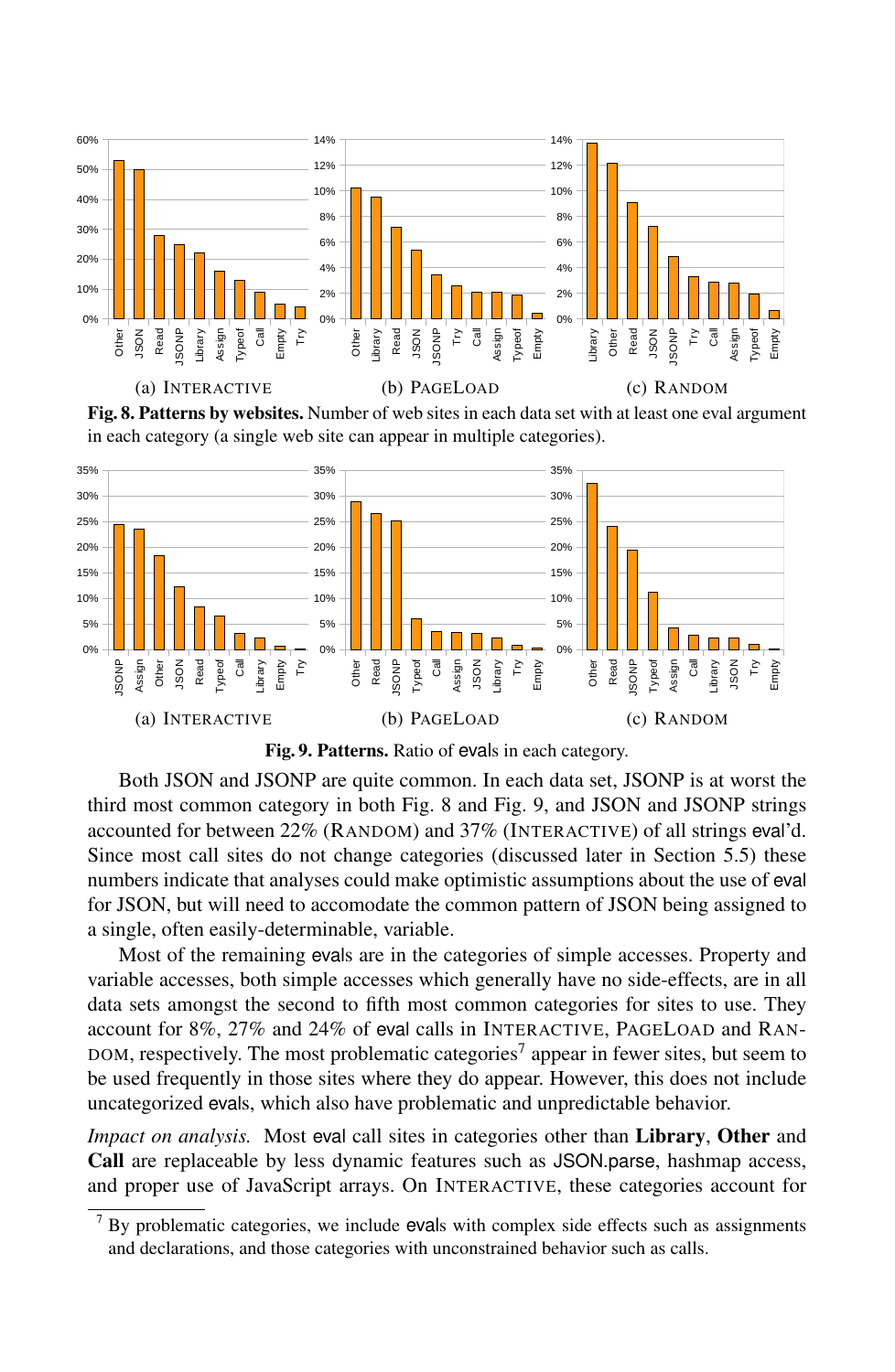76% of all eval'd strings; thus, a majority of eval uses are not necessary. Upon further investigation into instances of these categories, we believe that they are sufficiently simple to be replaced automatically. While we were able to confirm that best practices of JSON and asynchronous library loading are common uses of eval, other uses cannot be discounted: they are far from uncommon, and the sites that use them tend to use them quite often, and to perform diverse actions.

#### 5.4 Provenance

Cross-site scripting attacks (XSS) often make use of eval to run arbitrary JavaScript code. To better understand where eval'd strings come from, we tagged all strings with provenance (tainting) information and instrumented all built-in string operations to preserve provenance information. The return values of certain HTML-specific operations (see below) were also tagged with provenance. We group strings by provenance in the following categories, where later categories may include all previous:

| Constant       | Strings that appear in the source code.                                              |
|----------------|--------------------------------------------------------------------------------------|
|                | <b>Composite</b> String constructed by concatenating constants and primitive values. |
| Synthetic      | Strings that are constants in a nested eval.                                         |
| <b>DOM</b>     | Strings obtained from DOM or native calls.                                           |
| A, JAX         | Strings that contain data retrieved from an AJAX call.                               |
| <b>Cookies</b> | Strings retrieved from a cookie or other persistent storage.                         |
| Input          | Strings entered by a user into form elements.                                        |

For an example of **Synthetic** strings, consider x=eval(""+document.location.href+""); y= eval(x). The argument to the first eval is from the DOM. However, because the first eval string is in fact a string literal, x is a string. x has **Synthetic** provenance, to distinguish it from string literals appearing in non-eval code (which have Constant provenance). The Constant category includes string literals, and the Composite category includes strings created by concatenating string literals. The DOM category includes the result of DOM queries such as document.body.innerHTML) as well as native methods like Date.toLocaleString().



<span id="page-14-0"></span>Fig. 10. Provenance by websites. Percentage of web sites using a string of given provenance at least once in an eval expression.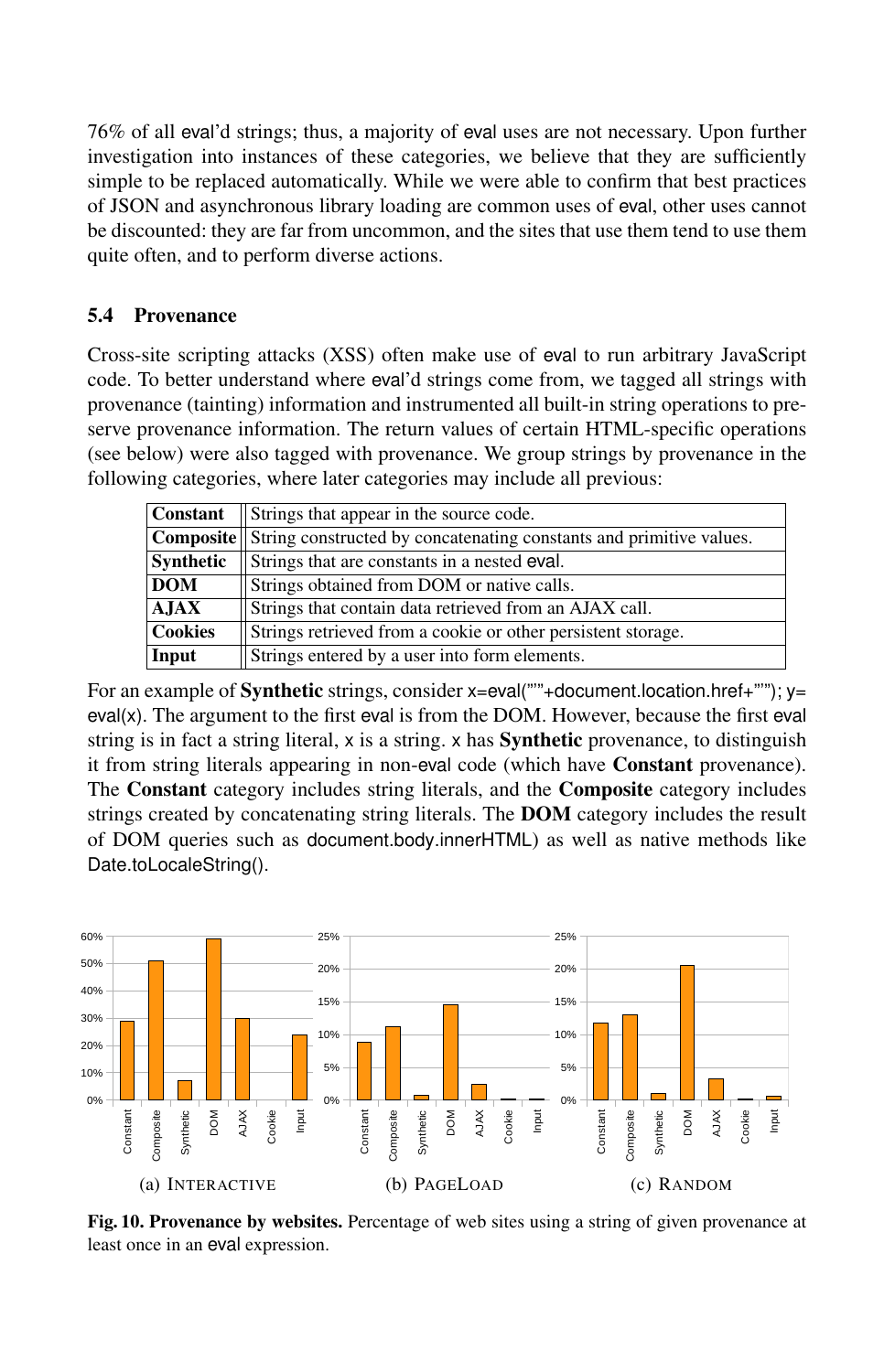The INTERACTIVE data set had a much higher appearance rate for all provenance types, which is not surprising. Fig. [10](#page-14-0) shows the number of sites that pass strings of a given provenance to eval for our 3 data sets. The percentages of the PAGELOAD and RANDOM sets differ only slightly, and both had fewer strings of AJAX provenance.

Provenance data tells a more interesting story when aggregated by the provenance of each call to eval; Fig. [11](#page-15-0) presents this view. For the INTERACTIVE data set, the dominant provenance of strings was Composite. More than 3,000 strings were constructed from composites of only constants and around 600 strings were just a constant in the source. The distribution of provenance is significantly different for the PAGELOAD and RAN-DOM data sets. For these, **DOM** and **Constant** are used in equal proportion, while AJAX is virtually nonexistent.

Provenance vs. Patterns The eval

pattern categories from Section [5.3](#page-10-0) help to explain some of the surprising provenance data. Fig. [12](#page-16-0) relates the patterns we found with provenance information. We had expected most JSON to originate from AJAX, as this is the standard way of dynamically loading data from a server. However, the DOM provenance outnumbers all others. The same holds for Empty and Library patterns. Upon further investigation into the low proportion of AJAX provenance, we found that,



<span id="page-15-0"></span>Fig. 11. Provenance. Proportion of strings with given provenance in eval'd strings for the three data sets.

for example, google.com retrieves most of its JSON as constant values by means of a dynamically-created  $\langle$ script $\rangle$  tag. This script contains code of the form  $f('x'':3')$ , where the parameter is a string containing a JSON object. However, instead of using the JSON string directly as a parameter  $(f({\mathfrak{Z}}^{\prime\prime},3))$ , they parse the string in the function f using eval. Our provenance tracking will categorize this string as a compile time constant, as it is a constant in the dynamically created script tag. Because google.com stores its JavaScript on a separate subdomain, this convoluted pattern is necessary to circumvent the same-origin policy (under which the straightforward AJAX approach would be forbidden). Many major web sites have a similar separation of content.

In general, the simpler eval string patterns come from Constant and Composite sources. Looking at Empty, Typeof, Read, Call, Assign and Try as a group, 85% of these eval'd strings are constant or composite in RANDOM, with similar proportions in the other data sets. Many of these are often misused as replacements for arrays or hashmap syntax, so it is unsurprising that they are generated from constant strings.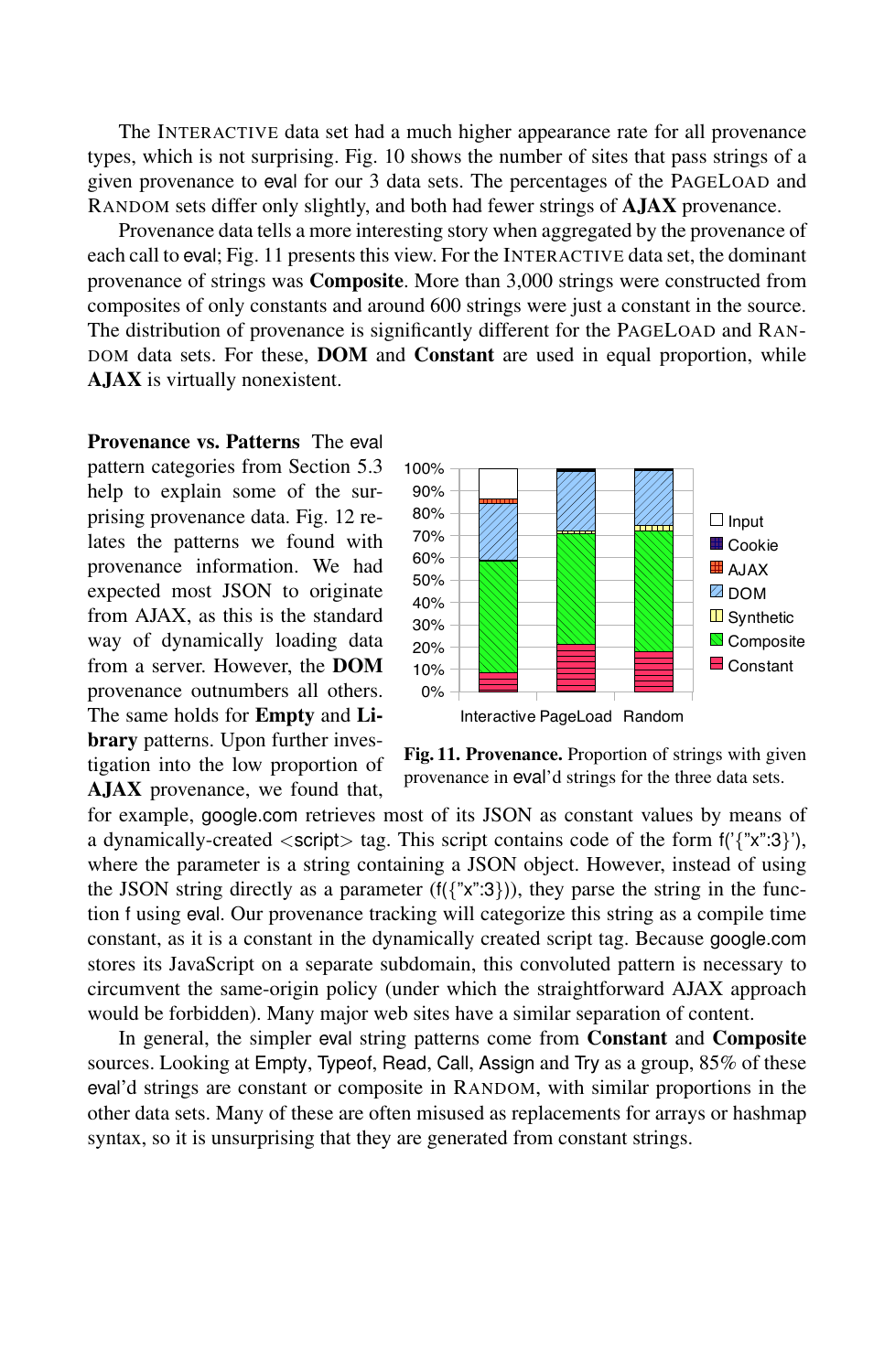

<span id="page-16-0"></span>Fig. 12. Provenance by Pattern. Distribution of string provenances across eval categories in each data set. X axis is the pattern that string falls into, Y axis is proportion of provenance in that category.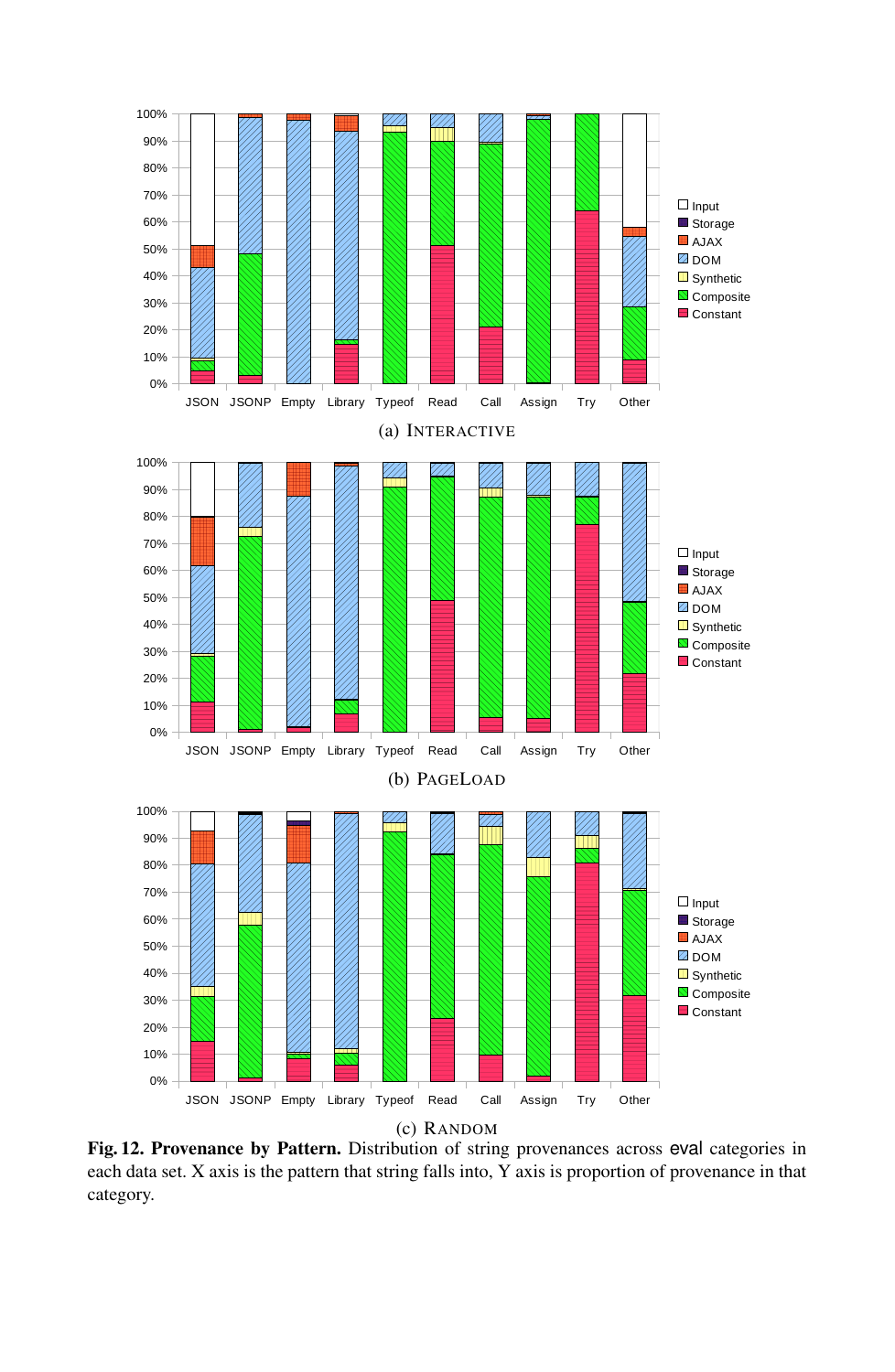#### <span id="page-17-1"></span>5.5 Consistency

Each eval call site is quite consistent with respect to the pattern of the string argument, but there are exceptions. Across all of our data sets, we observed only 399 eval call sites (1.4% of all call sites) with strings in multiple pattern categories, see Fig. [13.](#page-17-2) Many of these "polymorphic" cases were clearly a single centralized eval used from many branches and for many purposes. For instance, the following three strings are all eval'd by the same call site, found at

| Patterns                          |  |  | 3 4 5 |
|-----------------------------------|--|--|-------|
| <b>Callsites</b> 27553 303 92 3 1 |  |  |       |

<span id="page-17-2"></span>Fig. 13. Consistency. Number of different patterns per call site.

window.location dw Inf.get(dw Inf.ar) dw Inf.x0();

www.netcarshow.com in RANDOM (although the library that this eval belongs to is found at a few other sites as well). More perplexing call sites include ones that evals the strings "4", "5" and "a", callsites that alternate between simple constants and bound variables, and a call site that at times evaluated "(null)" (which happens be valid JSON) and at other times evaluated "(undefined)" (which is not). Another call site evals JSON strings in most cases, but sometimes evaluates JSON-like object literals which include function literals, which neither JSON nor relaxed JSON accept. Of the 399 eval call sites with strings in multiple patterns, the maximum number of categories was 5, at the call site mentioned above.

## <span id="page-17-0"></span>6 Other Faces of Eval

Eval is only one of several entry points to generate executable JavaScript code dynamically. This section reports on the use of the other methods of dynamic code generation available to programmers. We identified the following eight mechanisms of dynamic code generation provided to web programmers:

| Eval              | Call to eval, executing in local scope.                                            |
|-------------------|------------------------------------------------------------------------------------|
|                   | <b>GlobalEval</b> Call to an alias executing in global scope.                      |
| <b>Function</b>   | Create a new function from a pair of strings. (Global scope)                       |
|                   | <b>SetInterval</b> Execute a string periodically. (Global scope)                   |
|                   | <b>SetTimeout</b> Execute a string after a specified point in time. (Global scope) |
| <b>ScriptCont</b> | DOM operation that changes the contents of a script tag. (Global scope)            |
| <b>ScriptScr</b>  | DOM operation that changes the src attribute of a script tag. (Global scope)       |
| Write             | DOM operation that writes to the document in place. (Global scope)                 |

The first three mechanisms are part of the JavaScript language. An example is the code var y=Function("x", "print(x)") which creates a new function that takes the parameter x and passes it to the print function. The following two mechanisms are not standardized but commonly implemented as properties of the window object. A simple example is setTimeout( "callback()",1000) which invokes the callback function after 1 second. The final three mechanisms are related to  $DOM^8$  $DOM^8$  manipulation. **ScriptCont** covers changes to script tags such as setting the text or innerHTML property, or calling

<span id="page-17-3"></span><sup>8</sup> The Document Object Model (DOM) represents an HTML page as a tree, where nested tags are encoded as child nodes.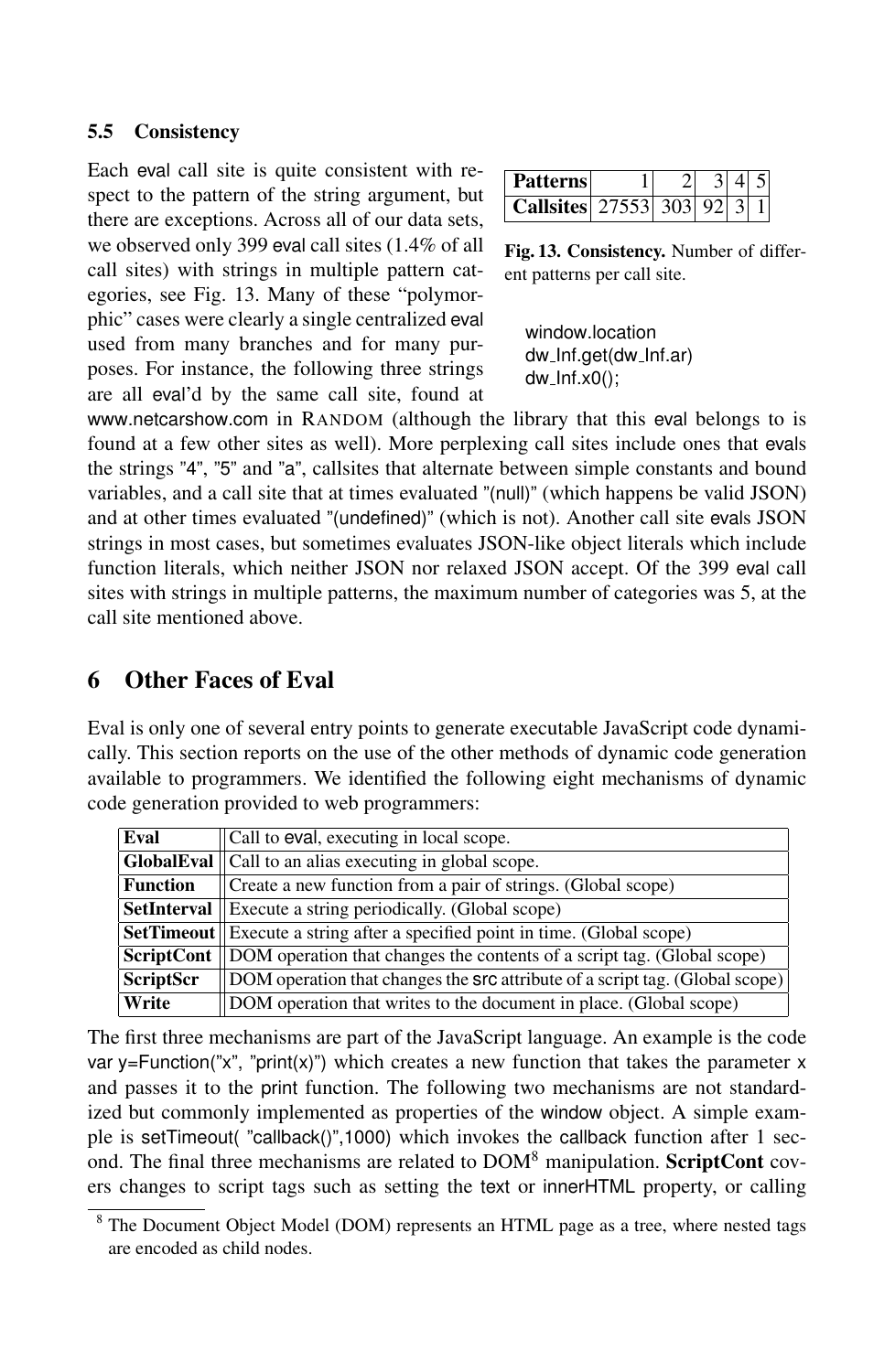

<span id="page-18-0"></span>Fig. 14. Dynamic Code Generation by websites. Number of web sites in each data set that are dynamically creating scripts. The x-axis displays the mechanism to create the script, a single web site can appear multiple times.

appendChild(createTextNode(src)), all of which change the source in the script tag. The ScriptSrc covers modifications of the src attribute of a script tag, which downloads the given resource and executes its code. The Write category covers uses of document.write to manipulate the DOM in-place while executing JavaScript code. (Libraries that contain document.write cannot be loaded asynchronously.) The use of write is discouraged. Consider the the example below, where the first line outputs " $\lt$ scr" to the document which is concatenated in place with "ipt>" to create a script tag:

<script>document.write("<scr");</script> ipt>alert("this is malicious");</script>

The above code is typical of an attack that tries to fool malware filters.

The prevalence of the different mechanisms varies widely among the data sets, especially between the interactively and automatically-gathered data sets. Fig. [14](#page-18-0) displays how many sites use each mechanism at least once. In the INTERACTIVE data set, Eval is predominant (present in 83% of sites), but in PAGELOAD and RANDOM this mechanism was only used in 23% and 31% of sites, respectively. The use of the global eval variant (GlobalEval) is minor  $(10\%$  of the pages in the INTERACTIVE data set) and even less so in the other data sets (1.3% and 1.6% for PAGELOAD and RANDOM). The Function constructor is frequently used by sites in the INTERACTIVE data set (49%), while the other two data sets make only limited use of it (between 8.8% and 13%).

The remaining non-JavaScript mechanisms are used widely. SetTimeout is generally used by twice as many sites as SetInterval. SetTimeout appears in 39% of the sites in INTERACTIVE data set, and for the other data sets between 13% and 18%. Setting the content of a script tag is widespread in the INTERACTIVE data, where 67% of the sites use it, compared to only 23% in the PAGELOAD and 32% in the RANDOM data. Setting the src attribute of a script tag is only widespread in the INTERACTIVE (at 64%) data set, compared to 10–15% in the other data sets. This seems to be a result of the most popular sites using this mechanism to load content from servers on a different domain. Writing script tags to the DOM is popular for all data sets, with 64% of the INTERACTIVE sites doing this, 32% of PAGELOAD and 40% of RANDOM.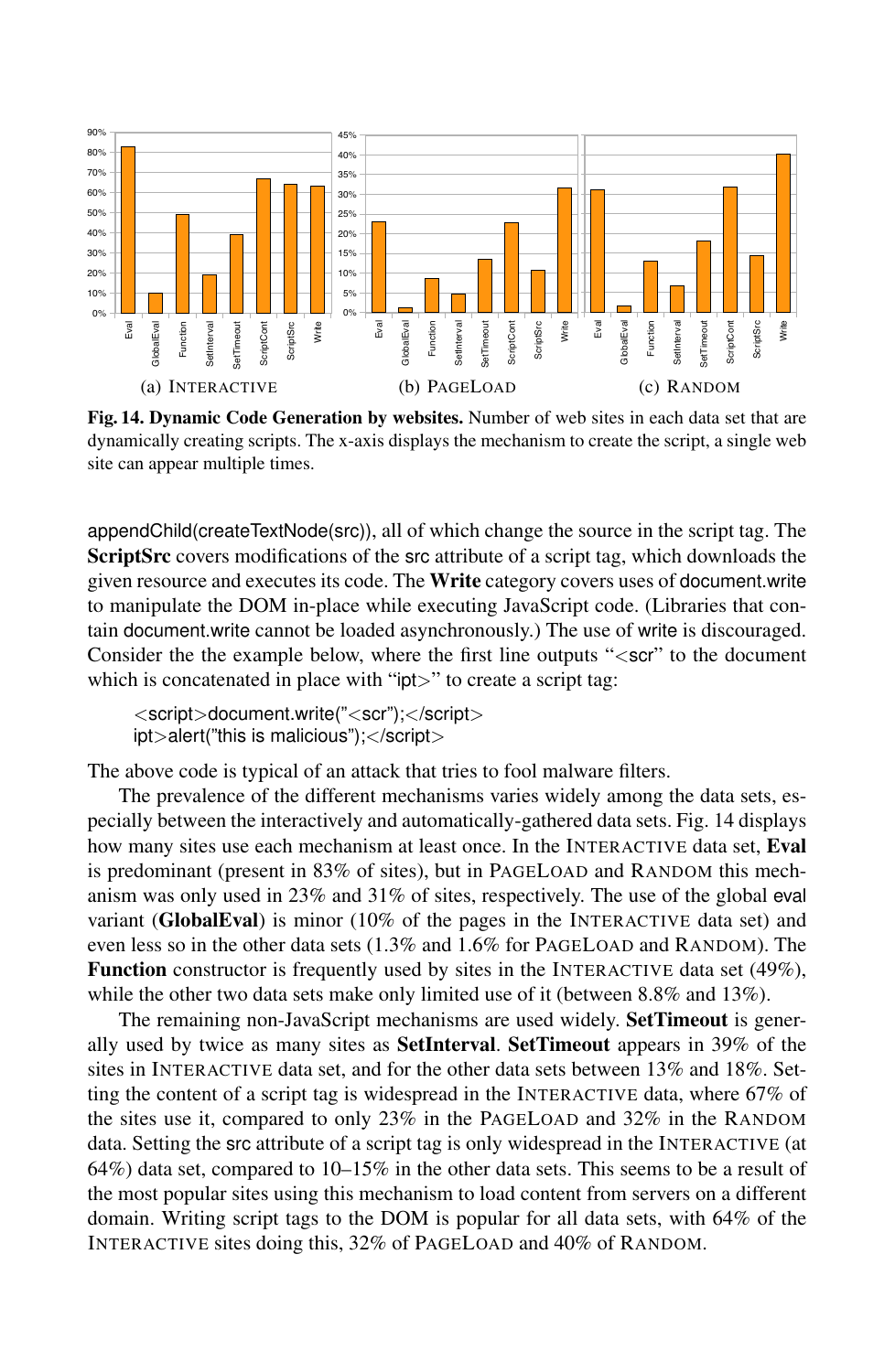When counted by number of actual uses, the Eval construct constitutes a clear *minority*; this is worrying, since other code generation mechanisms tend to be overlooked or ignored in the literature. Fig. [15](#page-19-0) shows the distribution of the different mechanisms to dynamically create code. For the INTERACTIVE data set, the Function constructor was the most commonly used mechanism, despite Eval being present in many more sites. Usage of SetTimeout is also quite frequent, account-



<span id="page-19-0"></span>Fig. 15. Dynamic Code Generation. Distribution of mechanisms used to dynamically create scripts per data set.

ing for more invocations than Write, ScriptSrc, and ScriptCont combined, despite appearing in fewer sites than those mechanisms. This pattern makes sense when one considers that uses of SetTimeout frequently recur (in lieu of using SetInterval). For the PAGELOAD data set it is interesting to note that SetTimeout is used most frequently, SetInterval is rarely used, and 7% of scripts written directly to the DOM. This distribution corresponds well with initial setup of the web page, where some tasks are deferred by SetTimeout. This is reinforced by the distribution of the RANDOM data. It creates more scripts by means of **Eval**, and is the only data set where **SetInterval** plays a significant role for script creation. We attribute this to the greater dynamism triggered by our random clicking strategy.

Classifying the behavior of code created by each of the mechanisms according to the patterns in Sect. [5.3](#page-10-0) gives an even better picture of how these mechanisms are commonly used. This classification is depicted in Fig. [16.](#page-19-1) For all data sets, the local and global Eval is used to load the most diverse code, with about 9 significant patterns for these two mechanisms. All the other mechanisms are far less diverse, falling into 3–7 of our defined patterns. setInterval and setTimeout in particular are used almost exclusively with simple function calls (bearing in mind that by JSONP's definition, it is



 $\Box$  **JSON**  $\Box$  Library  $\Box$  Library  $\Box$  Typeof  $\Box$  Read  $\Box$  Call  $\Box$  Assign  $\boxtimes$  Try  $\Box$  Other

<span id="page-19-1"></span>Fig. 16. Patterns by Dynamic Code Generation. Distribution of code patterns per mechanism of dynamically creating scripts.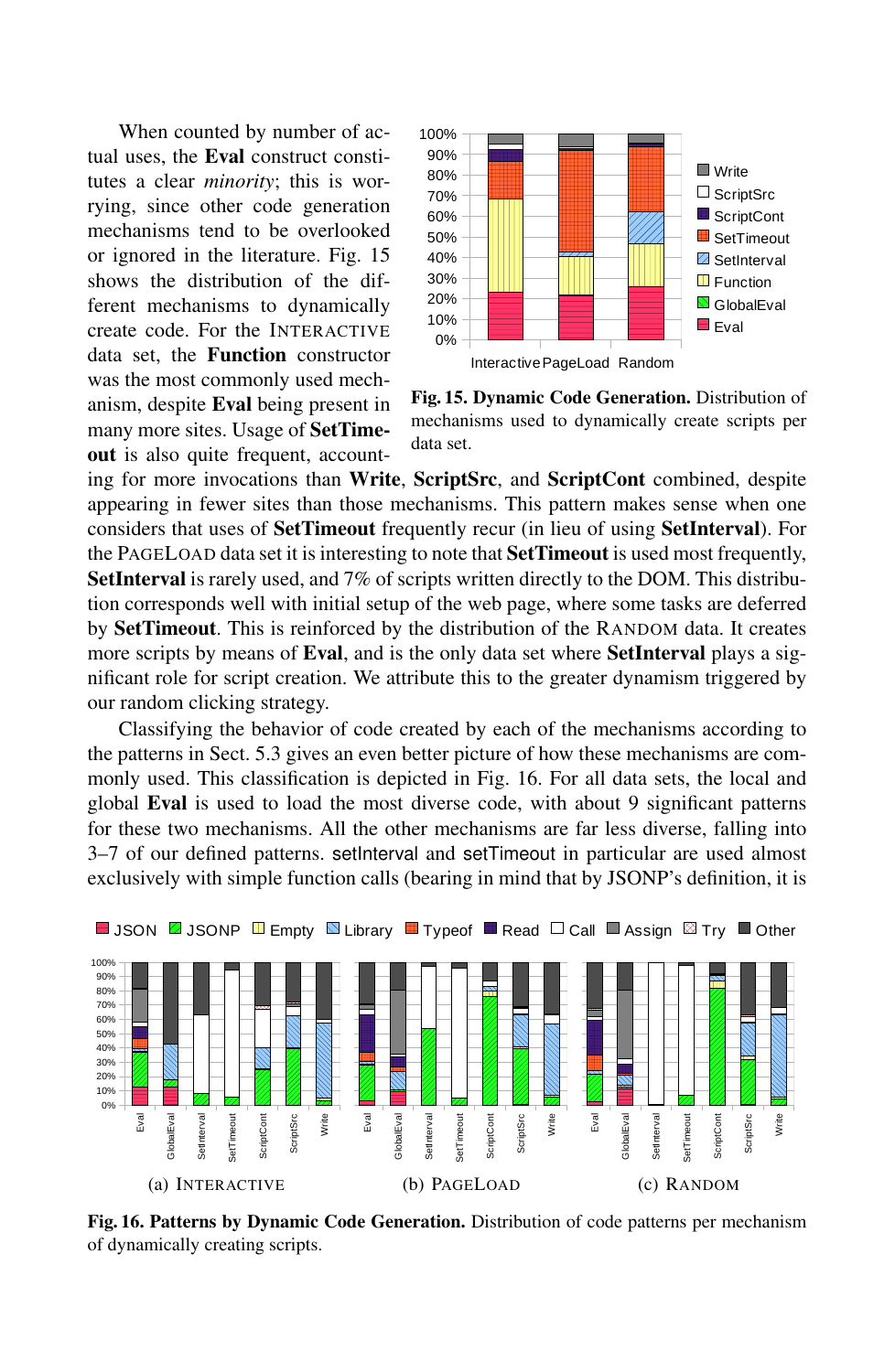often also a simple function call). This consistency suggests that these functions could be speculatively optimized or replaced by safer alternatives in the JavaScript runtime. Even for the other less predictable mechanisms, there is a sufficient lack of diversity that an optimizing compiler could provide faster or safer alternatives according to our patterns.

## 7 Case Studies

We will now look at individual websites and give examples of their use of eval.

*Heute.de:* The German news site heute.de (from our RANDOM data set) has a representative example of the naïve use of eval found in many sites, in this case in a snippet which is also found on several other sites. The website contains 49,174 bytes of Java-Script code, with a paltry 136 bytes of eval in 9 calls from the same call site. The eval-using code is summarized in the following snippet:

```
var flashVersion = parse();
flash2Installed = flashVersion == 2:
flash3Installed = flashVersion == 3;
... // same for 4 to 10
flash11Installed = flashVersion == 11:
for (var i = 2; i \le m maxVersion; i_{++})
  if(eval("flash"+i+"Installed")==true)
     actualVersion = i:
```
This example is enlightening in its utter disregard for any consideration of style, legibility and performance. The purpose of the code is to set global variable actualVersion to the version of Flash plugin available in the browser. This is achieved by, first, storing the version number in the local variable flashVersion, then creating  $10$  new global variables flashilnstalled

(which pollute the namespace and are never used again). Then, to save space perhaps, a loop iterates over an eval that reads a constructed variable name and sets actualVersion. (As an aside, the loop guard, maxVersion, is 10, thus flash11Installed will never be seen.) In this case there is no reason to use eval at all, the entire code snippet could be replaced by the more direct one-liner: actualVersion = parse().

*Trainenquiry.com:* This Indian train schedule site (also from RANDOM) has 42,135 bytes of JavaScript code and 163 bytes of eval strings across three call sites, all in the ValidatorHookupEvent function (irrelevant code elided):

```
function ValidatorHookupEvent(control, eventType, functionPrefix) {
  var ev;
  eval("ev = control." + eventType + ";");eval("control." + eventType + " = func;");
  if (typeof(val.evalfunction) == "string")
     eval("val.evalfunction = " + val.evalfunction + ";");
```
The first two cases are simple misunderstanding of JavaScript which could be expressed more efficiently and succinctly as hash map accesses:

```
ev = control[eventType];
control[eventType] = func;
```
The last one is worth explaining in a little bit more detail. The property val.evalfunction may hold a string, in which case, it is taken to be the name of the function that should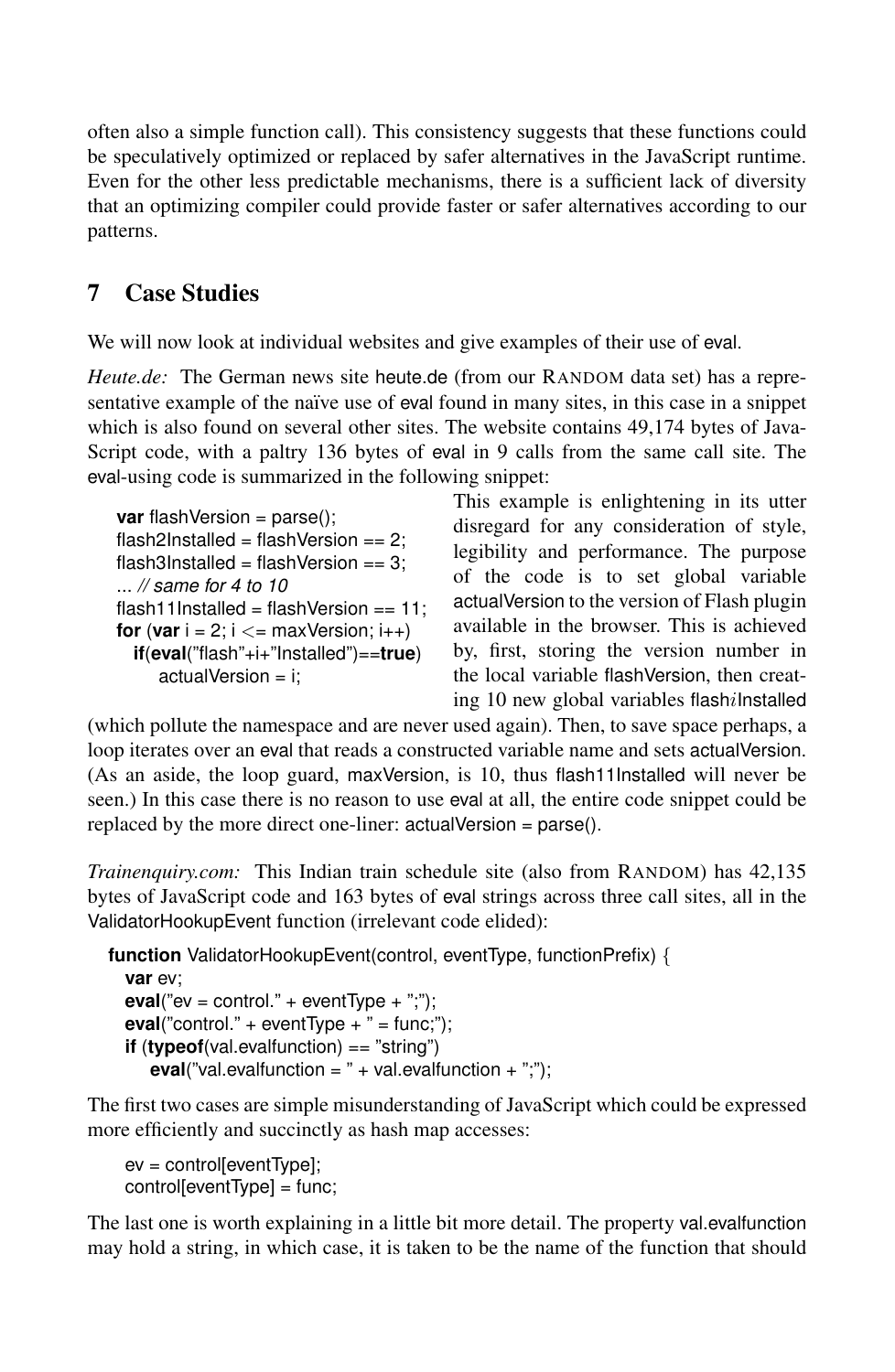be stored in that property. The conditional will use eval to replace the string with a reference to a function object. This could also have been expressed as

```
if (typeof(val.evalfunction) == "string")
   val.evalfunction = window[val.evalfunction];
```
where eval is again replaced with hash map access to a global property.

*Ask.com:* Because it loads functionality from several different sources, several of which use eval-equivalent behavior, and it contains a wide variety of behaviors generated by dynamic code, ask.com is an interesting case study. This site loads 2.22MB unique code, 1.39MB of code passed to all variants of eval, and 3.77KB passed to 409 eval calls originating from 48 callsites. The code passed to variants of eval consists of several large libraries from different sources (through  $\langle$  script $\rangle$  tag generation), and two of them, as well as the host, also dynamically generate code. We have excerpted several examples. The site contains ads, and one ad agency's scripts are loaded dynamically by adding  $\langle$ script $\rangle$  tags to the document by means of document.write.

```
document.write("<scr"+"ipt type='text/javascript'
  src='http://afe.specificclick.net/?l=12915&sz=300x250&wr=j&t=j&u="+u
  +"&r="+r+"&rnd="+sm_random+"'></scr"+"ipt>");
```
The behavior of the script added is to save some tracking data, then dynamically load more scripts which themselves load more scripts. This is done by setting the src attribute of a script tag and using document.write.

```
var comscore = comscore || ||; comscore.push(\{ c1: "8", c2: "2101" ,... \});
(function() { var s = document.createElement("script"), ...; s.async = true; ...;
document.write("<SCRI"+"PT src='http://ads...."'></SCRI"+"PT>");
```
As a search query is entered, ask.com attempts to auto-complete it. Because autocompletion is performed by a server on a different domain, XMLHttpRequest is not an option and instead a  $\langle$  script $\rangle$  tag is created with the request encoded into the URL. The script loaded in response is a JSONP string. Given the limited portable options for cross-domain communication, this is reasonable.

```
searchSuggestion(["who",["<span ...>who</span> is justin bieber",...]]);
```
An initialization routine is deferred by means of setTimeout with a string argument, presumably to assure that it does not interfere with the loading of the remaining source.

```
setTimeout("JASK.currentTime.init()",JASK.currentTime.SECOND);
```
Since this string is a constant, it could be replaced with a function. We intercepted four different ways to initialize a local variable coming from the same eval call site:

```
function(str){...; eval("var p="+str+";"); return p;}
```
This attempt at JSON deserialization suffers from the dual misconceptions that eval can only evaluate statements and not expressions, and that eval is the only way to deserialize JSON. The eval can be replaced portably by:

```
if("JSON" in window) return JSON.parse(str); else return eval("("+str+")");
```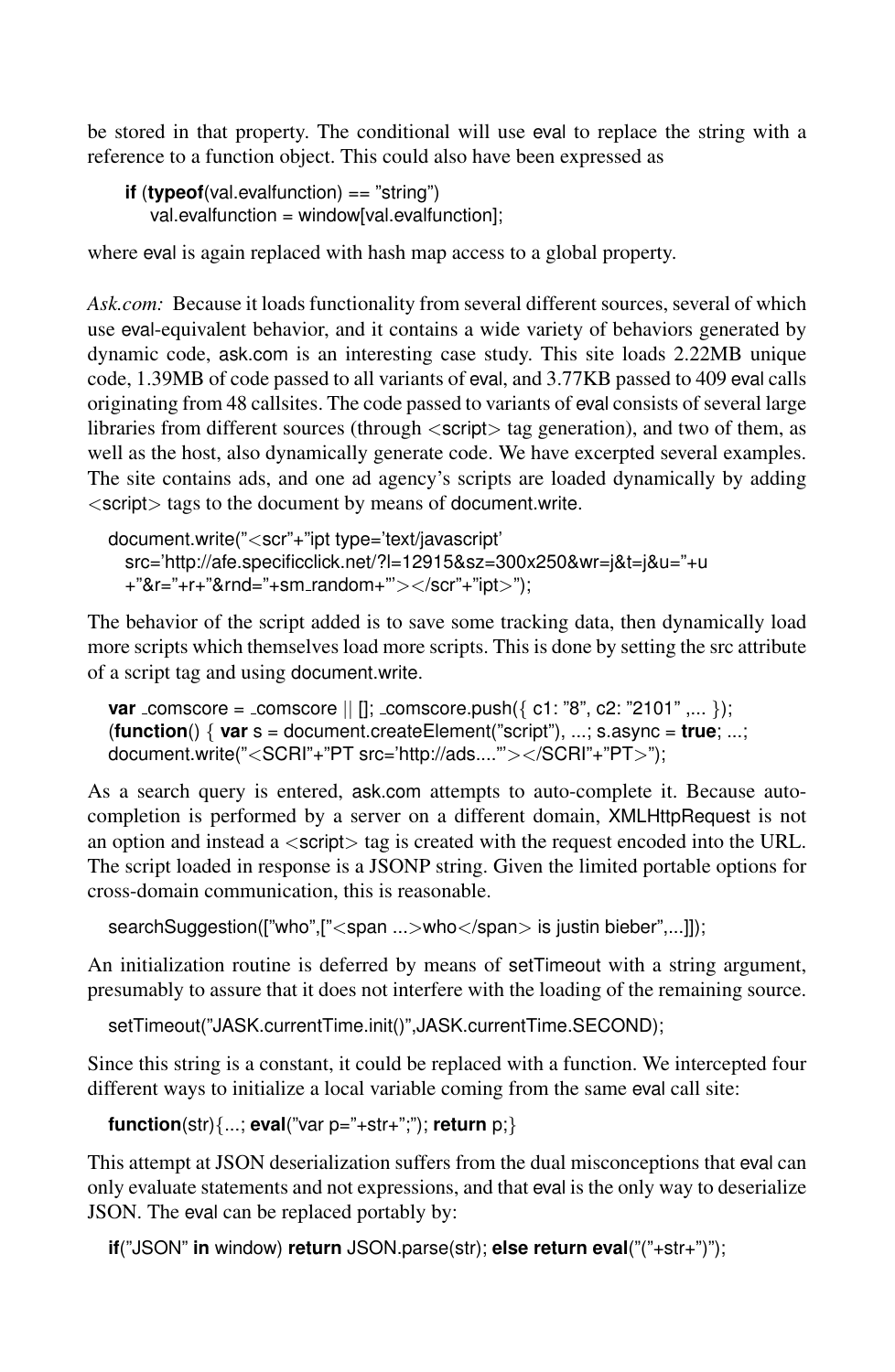The reCAPTCHA library updates state in a way that is similar to JSONP, but performs both an assignment and a call, and also uses a relaxed form of JSON. It is loaded similarly to the auto-completion example above.

**var** RecaptchaState = {... timeout : 18000}; Recaptcha.challenge\_callback();

The following line, which assigns a value to itself, intuitively makes no sense.

RichMediaCreative 1298 = RichMediaCreative 1298;

This odd behavior is clarified by the original code. A function is loaded with a name containing a unique ID (a timestamp, in fact), and used from other loaded code under that name. Presumably for fear of a miscommunication, eval is used to assure that the created function is assigned to the name that the other code expects.

```
eval("RichMediaCreative_"+plcrInfo_1298.uniqueId+"=RichMediaCreative_1298;");
```
Since the function exists in the global scope, this case is easily replaceable by hashmap syntax over the window object.

## 8 Related Work

Empirical data on real-world usage of language features is generally missing or limited to a small corpus. In previous work, we investigated the dynamic behavior of realworld JavaScript applications [\[18\]](#page-25-2). That result, on a corpus of 103 web sites, confirmed that eval is widely used for a variety of purposes, but in that effort we did not scale up the analysis to a larger corpus or provide a detailed analysis of eval itself. Ratanaworabhan *et al.* have performed a similar study of JavaScript behavior [\[17\]](#page-24-13) focusing on performance and memory behavior. There have been studies of JavaScript's dynamic behavior as it applies to security [\[21,](#page-25-4)[7\]](#page-24-6) including the role of eval, but the behaviors studied were restricted to security properties. Holkner and Harland [\[10\]](#page-24-14) conducted a study of dynamic features in Python, which includes a discussion of eval. Their study concluded that there is a clear phase distinction in Python programs. In their corpus dynamic features occur mostly at initialization and less so during the main computation. Their study detected some uses of eval, but their corpus was relatively small so they could not generalize their observations about uses of eval. Other languages have facilities similar to eval. Livshits *et al.* did static analysis of Java reflection in [\[14\]](#page-24-15), and Christensen *et al.* [\[3\]](#page-24-16) analyze the reflection behavior of Java programs to improve analysis precision for their analysis of string expressions.

### 9 Conclusion

This paper has provided the first large-scale study of the runtime behavior of Java-Script's eval function. Our study, based on a corpus of the 10,000 most popular websites on the Internet, captures common practices and patterns of web programming. We used an instrumented web browser to gather execution traces, string provenance information, and string inputs to eval. A number of lessons can be drawn from our study. First and foremost, we confirm that eval usage is pervasive. We observed that between 50%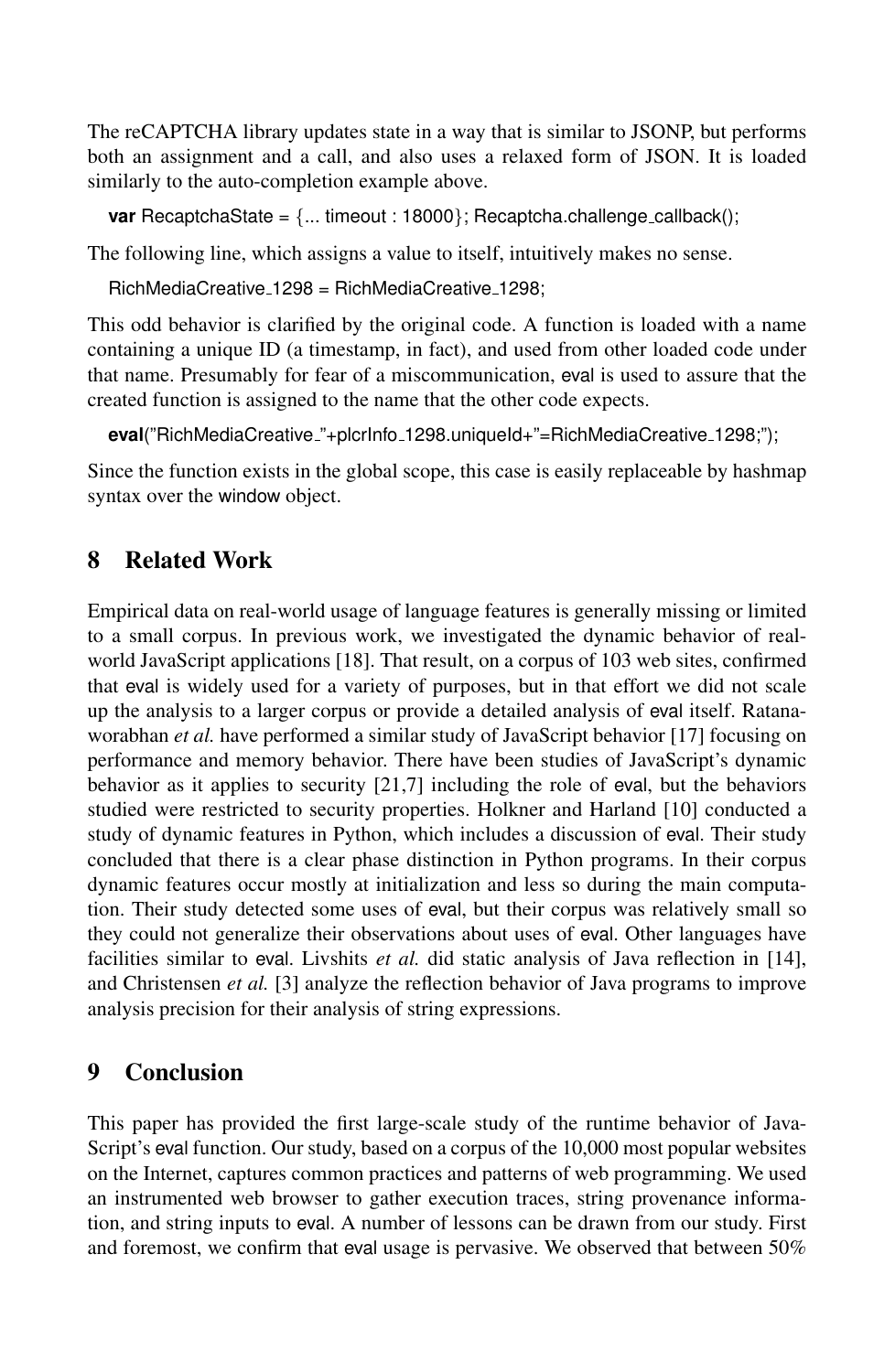and 82% of the most popular websites used eval. Clearly, eval is not necessarily evil. Loading scripts or data asynchronously is considered a best practice for backwardscompatibility and browser performance, because there is no other way to do this. While JSON is common, we found that eval is not used solely for JSON deserialization. Even if we allowed relaxed JSON and JSONP notation, this accounts for at most 37% of all calls. Thus, nearly two thirds of the calls do in fact use other language features. It seems that eval is indeed an often misused feature. While many uses eval were legitimate, many were unnecessary and could be replaced with equivalent and safer code.

We started this work with the hope that it would show that eval can be replaced by other features. Unfortunately our data does not support this conclusion. Removing eval from the language is not in and of itself a solution; eval is a convenient way of providing a range of features that weren't planned for by the language designers. For example, JSON was created to support (de-)serialization of JavaScript objects. It was straightforward to implement with eval, and it is now supported directly in ECMAScript 5. Standards for safer and more consistent library loading have been proposed, e.g. as part of CommonJS. Most accepted uses of eval have been transformed into libraries or new language features recently, and as such no best practices recommends usage of eval. However it is still needed for some use cases such as code generation, which either have not or can not be encapsulated into safer strategies. On the positive side, our categorization was extremely simple, and yet covered the vast majority of eval strings. The categories were chosen to be as restrictive as they are to assure that they are easily replaced by other mechanisms. Restricting ourselves to eval's in which all named variables refer to the global scope, many patterns can be replaced by more disciplined code. The following table illustrates some simple replacements for our patterns

|               | $J5UN$   JOUN.parsets!!!                                            |
|---------------|---------------------------------------------------------------------|
|               | $JSONP$ window[id] = JSON.parse(str) or window[id](JSON.parse(str)) |
| Read          | window[id] or window[id][propertyName]                              |
| Assign        | window[id] = window[id] or window[id][propertyName]=window[id]      |
| <b>Typeof</b> | typeof(window[id]) or id in window                                  |
|               | $\ $ (Not trivially replaceable)                                    |
| Call          | window[id](window[id], ) or window[id].apply(window, [])            |
| Empty         | undefined or void 0                                                 |
| Try           |                                                                     |

 $JSON$   $||$   $|SON|$  parse(str).

Furthermore, more than two thirds of the eval strings in these categories listed above are of constant or composite provenance (66.3%, 81.9% and 75.1% in INTERACTIVE, PAGELOAD and RANDOM, respectively) giving a limited number of possible names to be referred to. All but one of these replacements depend on JavaScript's hashmap syntax, which can be used to access properties of objects by string name, but not variables in scope. Since the global scope is also exposed as an object, window, this is sufficient for accessing variables which happen to be in the global scope. However, at least a quarter to a half of eval strings refer to local variables (locality "local": 41.1%, 27.0% and 24.7% in INTERACTIVE, PAGELOAD and RANDOM, respectively; likely everything but "pure"), possibly precluding the use of hashmap syntax. Many of these can be replaced somewhat less trivially in existing code by putting variables which would be accessed by a dynamic name into an object and using hashmap syntax, but for the general case an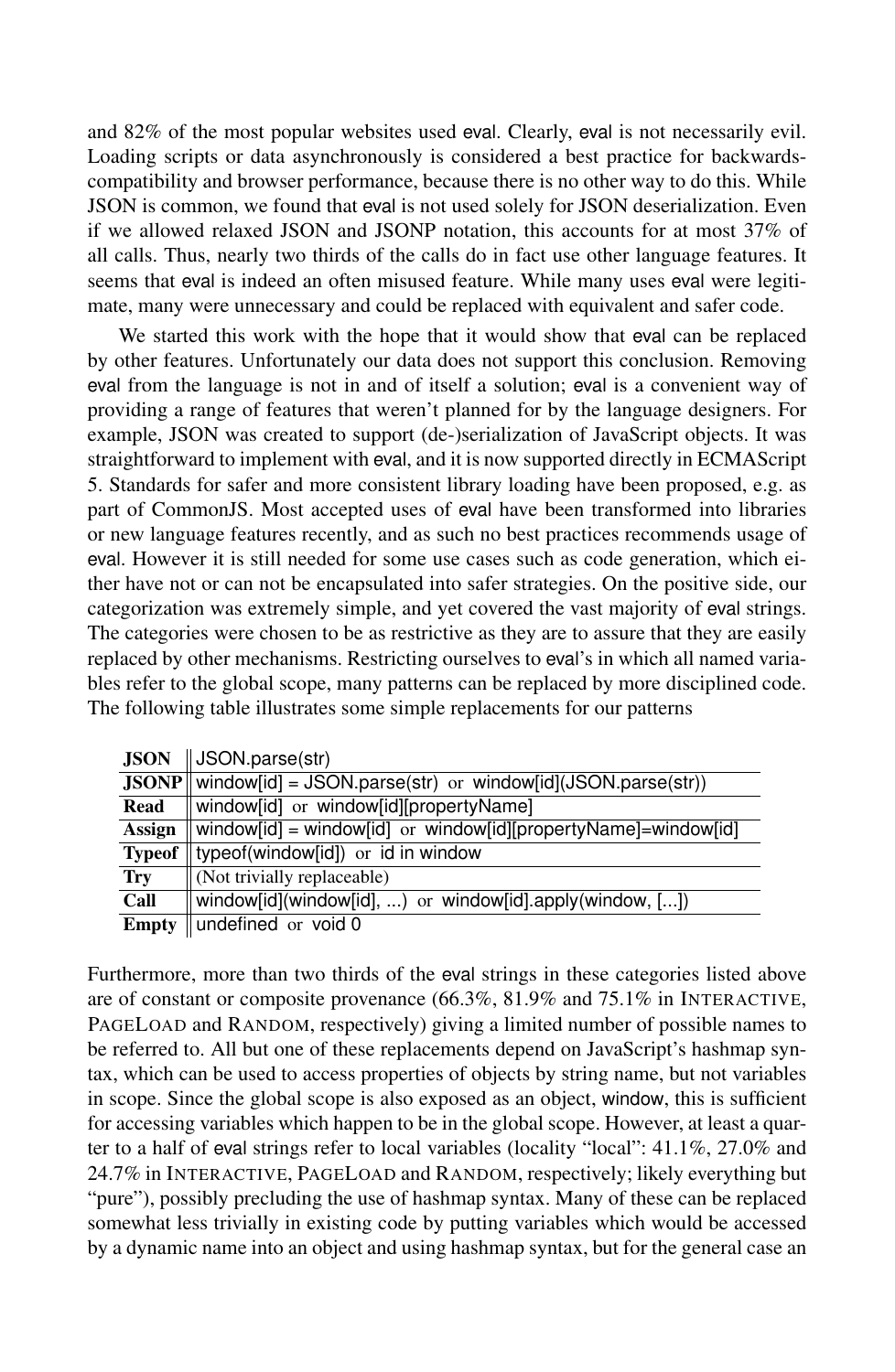extension to JavaScript which would allow to access local variables dynamically would greatly reduce the need for eval.

*Acknowledgments.* We thank Sylvain Lebresne and Keegan Hernandez for their work on the tracing framework and data recording; as well as Andreas Gal, Shriram Krishnamurthi, Ben Livshits, Peter Thiemann, and Ben Zorn for inspiration and comments. This work was partially supported by a grant from Microsoft Research and by the ONR award N000140910754.

## References

- <span id="page-24-2"></span>1. Anderson, C., Drossopoulou, S.: BabyJ: From Object Based to Class Based Programming via Types. Electr. Notes in Theor. Comput. Sci. 82(7), 53–81 (2003)
- <span id="page-24-0"></span>2. Anderson, C., Giannini, P.: Type Checking for JavaScript. Electr. Notes Theor. Comput. Sci. 138(2), 37–58 (2005)
- <span id="page-24-16"></span>3. Christensen, A.S., Møller, A., Schwartzbach, M.I.: Precise Analysis of String Expressions. In: Cousot, R. (ed.) SAS 2003. LNCS, vol. 2694, pp. 1–18. Springer (2003)
- <span id="page-24-10"></span>4. Chugh, R., Meister, J.A., Jhala, R., Lerner, S.: Staged Information Flow for JavaScript. In: Conference on Programming Language Design and Implementation (PLDI). pp. 50–62 (2009)
- <span id="page-24-8"></span>5. Egele, M., Wurzinger, P., Kruegel, C., Kirda, E.: Defending Browsers against Drive-by Downloads: Mitigating Heap-Spraying Code Injection Attacks. In: Flegel, U., Bruschi, D. (eds.) DIMVA 2009, LNCS, vol. 5587, pp. 88–106. Springer (2009)
- <span id="page-24-11"></span>6. European Association for Standardizing Information and Communication Systems (ECMA): ECMA-262: ECMAScript Language Specification. Fifth edn. (December 2009)
- <span id="page-24-6"></span>7. Feinstein, B., Peck, D.: Caffeine Monkey: Automated Collection, Detection and Analysis of Malicious JavaScript. In: Black Hat USA 2007 (2007)
- <span id="page-24-3"></span>8. Guarnieri, S., Livshits, B.: Gatekeeper: Mostly Static Enforcement of Security and Reliability Policies for JavaScript Code. In: USENIX Security Symposium. pp. 151–197 (2009)
- <span id="page-24-4"></span>9. Guha, A., Krishnamurthi, S., Jim, T.: Using Static Analysis for Ajax Intrusion Detection. In: Conference on World Wide Web (WWW). pp. 561–570 (2009)
- <span id="page-24-14"></span>10. Holkner, A., Harland, J.: Evaluating the Dynamic Behaviour of Python Applications. In: Proceedings of the Thirty-Second Australasian Conference on Computer Science - Volume 91. pp. 19–28. ACSC '09, Australian Computer Society, Inc., Darlinghurst, Australia (2009)
- <span id="page-24-1"></span>11. Jang, D., Choe, K.M.: Points-to Analysis for JavaScript. In: Proceedings of the 2009 ACM Symposium on Applied Computing. pp. 1930–1937. SAC '09, ACM (2009)
- <span id="page-24-9"></span>12. Jang, D., Jhala, R., Lerner, S., Shacham, H.: An Empirical Study of Privacy-Violating Information Flows in JavaScript Web Applications. In: CCS '10: Proceedings of the 17th ACM Conference on Computer and Communications Security. pp. 270–283. ACM (2010)
- <span id="page-24-5"></span>13. Jensen, S., Møller, A., Thiemann, P.: Type Analysis for JavaScript. In: Palsberg, J., Su, Z. (eds.) SAS 2009. LNCS, vol. 5673, pp. 238–255. Springer (2009)
- <span id="page-24-15"></span>14. Livshits, B., Whaley, J., Lam, M.: Reflection Analysis for Java. In: Yi, K. (ed.) APLAS 2005, LNCS, vol. 3780, pp. 139–160. Springer (November 2005)
- <span id="page-24-7"></span>15. Maffeis, S., Mitchell, J., Taly, A.: Isolating JavaScript with Filters, Rewriting, and Wrappers. In: Backes, M., Ning, P. (eds.) ESORICS 2009, LNCS, vol. 5789, pp. 505–522. Springer (2009)
- <span id="page-24-12"></span>16. McCarthy, J.: History of LISP. In: History of programming languages (HOPL) (1978)
- <span id="page-24-13"></span>17. Ratanaworabhan, P., Livshits, B., Zorn, B.: JSMeter: Comparing the Behavior of JavaScript Benchmarks with Real Web Applications. In: USENIX Conference on Web Application Development (WebApps) (Jun 2010)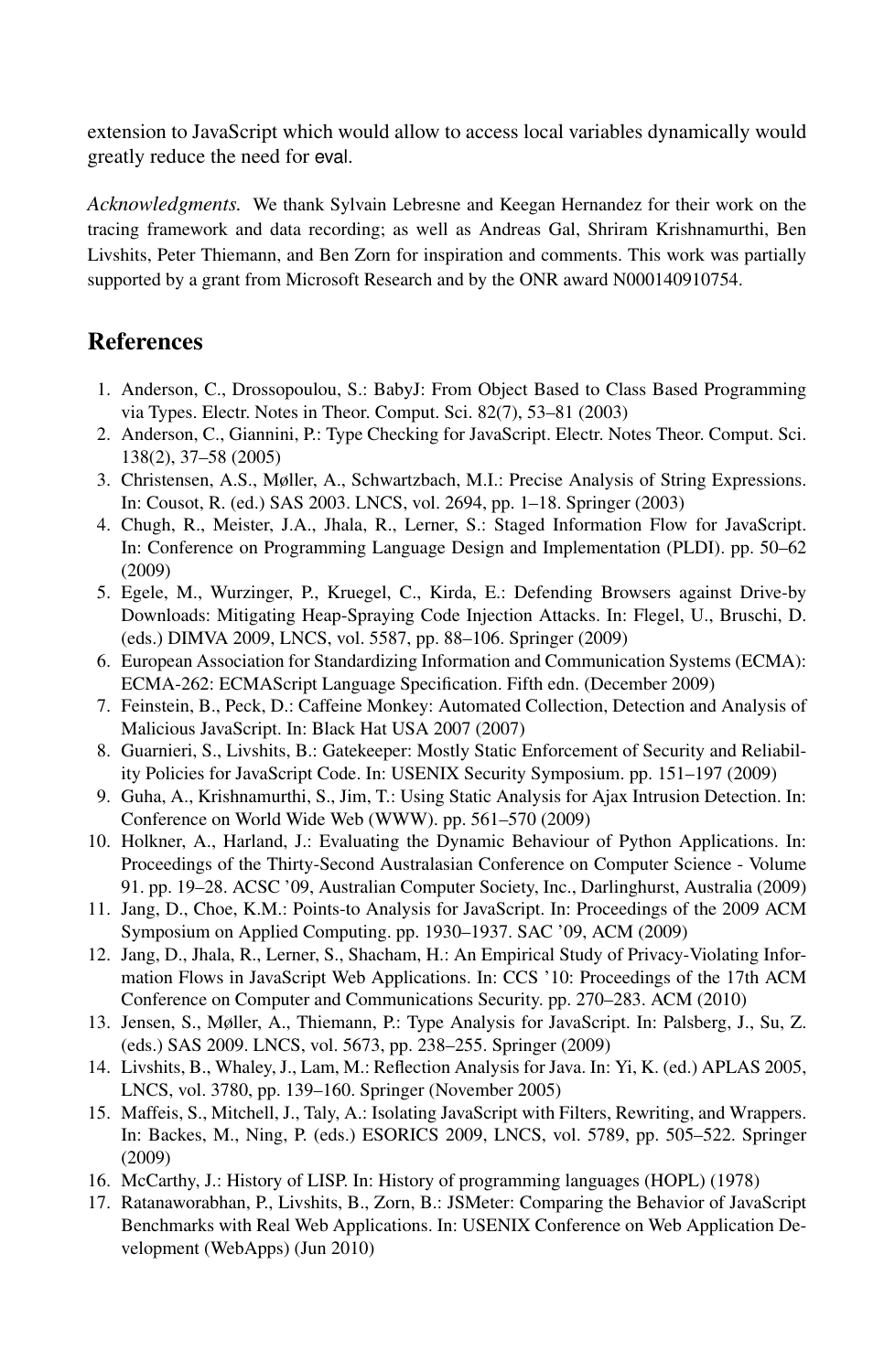- <span id="page-25-2"></span>18. Richards, G., Lebresne, S., Burg, B., Vitek, J.: An Analysis of the Dynamic Behavior of JavaScript Programs. In: Programming Language Design and Implementation Conference (PLDI) (2010)
- <span id="page-25-1"></span>19. Rieck, K., Krueger, T., Dewald, A.: Cujo: Efficient Detection and Prevention of Driveby-Download Attacks. In: Annual Computer Security Applications Conference (ACSAC) (2010)
- <span id="page-25-0"></span>20. Thiemann, P.: Towards a Type System for Analyzing JavaScript Programs. In: Sagiv, M. (ed.) ESOP, LNCS, vol. 3444, pp. 408–422. Springer (2005)
- <span id="page-25-4"></span>21. Yue, C., Wang, H.: Characterizing Insecure JavaScript Practices on the Web. In: World Wide Web Conference (WWW) (2009)

## <span id="page-25-3"></span>A Patterns

Patterns are determined in strings by a simple tool itself written in JavaScript, using JSON.parse and various regular expressions. Its algorithm is as follows: With eval string str:

- If str starts and ends with a ( and ), remove them. This is a common workaround to force certain engines to interpret the string as an expression instead of a statement.
- Strip whitespace from the beginning and end, and comments from any location in the string.
- If JSON.parse(str) does not throw an exception, return JSON.
- Relax str into str relaxed (the relaxation procedure is explained below).
- If JSON.parse(str\_relaxed) does not throw an exception, return JSON.
- Test str against regular expressions to determine other patterns.

The regular expressions (shown here in the order they are tested) are:

|        | <b>JSONP</b> $\left\  \int_{\text{R}-Za-z0-9} \xi \left( \frac{\tau}{\gamma} \right) \frac{1}{\tau} \left( \frac{x}{x}, \frac{x}{x} \text{ and } \frac{1}{x} \right) \right\ $ matched substring 1 must be JSON or relaxed JSON |
|--------|---------------------------------------------------------------------------------------------------------------------------------------------------------------------------------------------------------------------------------|
|        |                                                                                                                                                                                                                                 |
| Empty  |                                                                                                                                                                                                                                 |
|        | <b>Library</b>   /function $*[A-Za-z0-9]\$ * $*($ and                                                                                                                                                                           |
|        | string must be greater than 512 bytes                                                                                                                                                                                           |
|        |                                                                                                                                                                                                                                 |
|        |                                                                                                                                                                                                                                 |
|        |                                                                                                                                                                                                                                 |
| Read   |                                                                                                                                                                                                                                 |
| Call   | $ \Gamma(A-Za-z0-9\$ \\$\.]*\([A-Za-z0-9_\\$\.\[\]"',\t\r\n]*\);?\$                                                                                                                                                             |
| Assign | ^[A-Za-z0-9_\\$\.\[\]''']* *= *[A-Za-z0-9_\.\[\]''']*;?[ \t\r\n}*\$/ or<br> /^var [A-Za-z0-9_\\$]* *(= *[A-Za-z0-9_\\$\.\[\]''']*)?;?\$/                                                                                        |
|        |                                                                                                                                                                                                                                 |
| Try    | $\lceil \gamma * \setminus \{ [\uparrow \rbrace ] * \rbrace$ *catch *\([^\)]*\) *\{[^\}]*\} *;?\$/                                                                                                                              |

All other strings are categorized as Other.

The relaxation procedure is a simple process that replaces most JSON-like strings with strict JSON strings. Single-quoted strings are replaced with double-quoted strings (e.g. {'foo':0} becomes {"foo":0}, unquoted names are quoted ({foo:0} becomes {"foo":0}) and a form of string escapes not accepted by JSON ( $\chi$ ) are replaced by their JSON equivalent ( $\chi$ u).